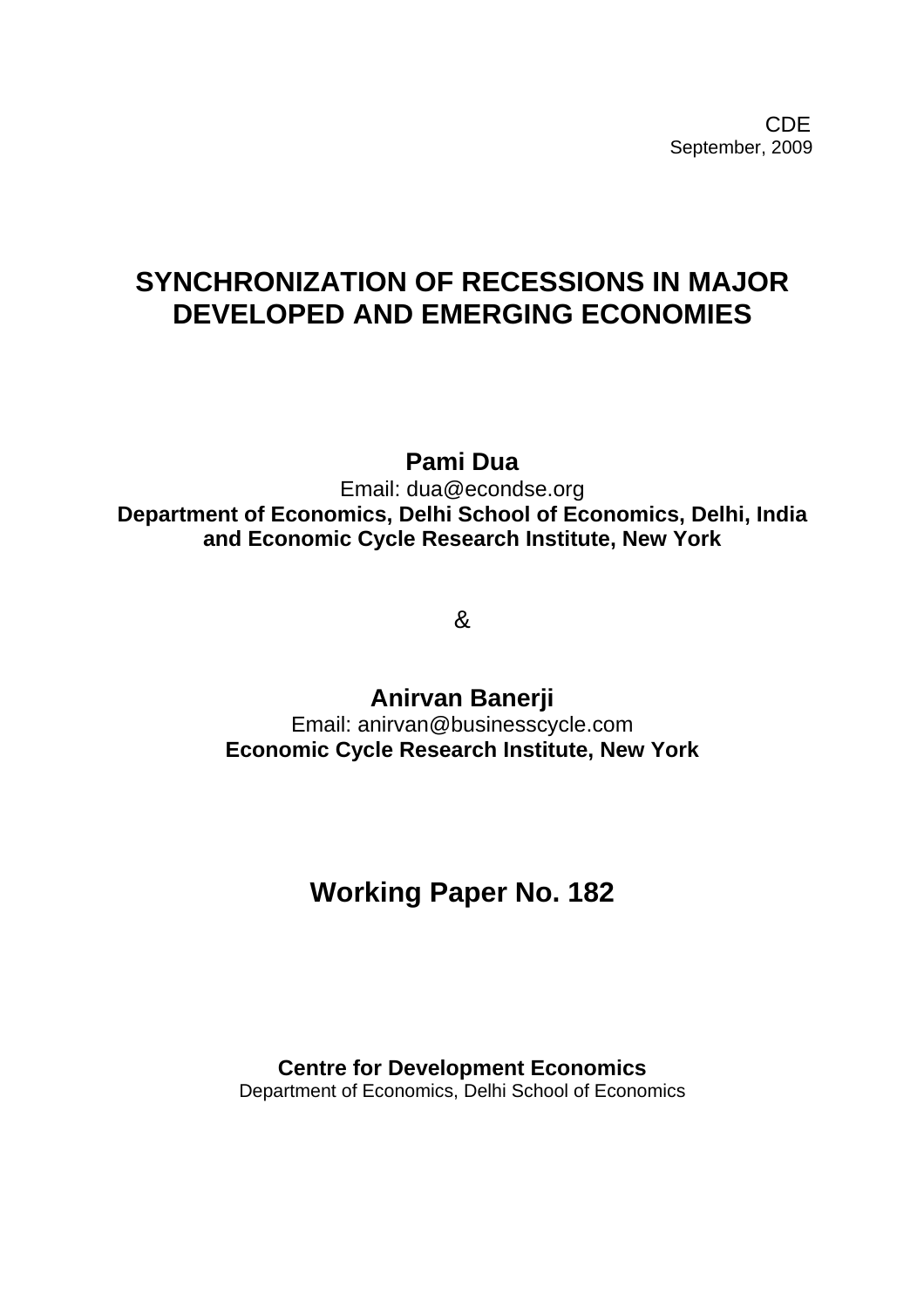# Synchronization of Recessions in Major Developed and Emerging Economies

Anirvan Banerji Economic Cycle Research Institute, New York

and

Pami Dua Delhi School of Economics, University of Delhi and Economic Cycle Research Institute, New York

September 2009

#### **Abstract**

This paper examines various measures of synchronization of recessions, including clustering of the onset of recession across economies, proportion of economies in expansion and the diffusion index of international coincident indexes, and shows that the recent global recession was possibly the most concerted in the post world war period. Factors that contributed to the synchronization and severity of the recession, such as trade and financial linkages and timing of policy actions, are analysed.

#### **Acknowledgments**

An earlier version of this paper was presented at the conference on "India in the G-20: Macroeconomic Policy Coordination, Regulation and Global Governance" organised jointly by the Centre for Economic Policy Research (CEPR), UK and the National Council of Applied Economic Research (NCAER), New Delhi on June 1, 2009. The authors are grateful to the participants for useful suggestions.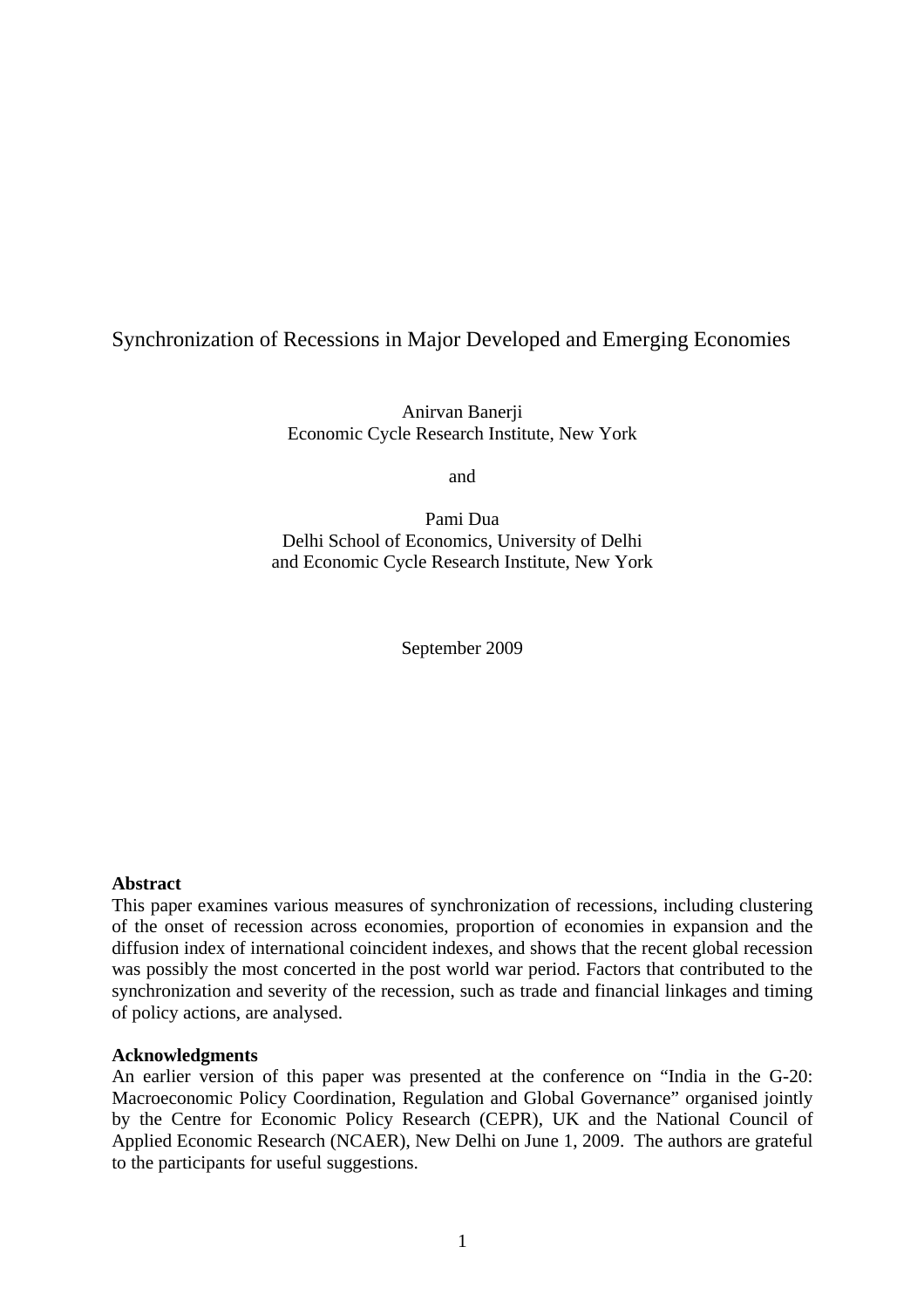#### **1. Introduction**

With the U.S. economy experiencing its worst post-war recession beginning December 2007, the global economy experienced the most synchronized recession on record. The breadth and depth of this remarkably concerted global recession was a reflection of increased globalization and strong global interdependence amongst economies, in terms of both their financial interconnections and trade linkages. The trade linkages, in fact, greatly amplified the transmission of the global recession to the export-oriented economies due to declines in consumer demand the world over, but especially in major developed economies such as the U.S. and Japan. The simultaneity of the worldwide downturns due to the trade linkages was further exacerbated by a financial market crisis that not only led to a severe abatement of trade flows but also resulted in major financial imbalances. The upshot was that the economies of virtually all major developed countries shrunk rapidly, along with many exportdependent developing economies.

This includes China, which experienced its worst downturn in nearly two decades, with over 20 million migrant workers reportedly having lost jobs by late 2008. India too experienced a sharp slowdown in the midst of the severe global recession. It is noteworthy, however, that both China and India did not experience a recession, but a milder counterpart called a slowdown, meaning a downshift in the pace of positive growth in economic activity. A recession, on the other hand, would have been more severe, involving a vicious cycle of pronounced, pervasive and persistent cascading *declines* in output, income, employment and sales, which both countries escaped.

Before the spread of the global recession, the belief was that while the U.S. economy would go into recession, the rest of the world – especially Europe, China and India – would decouple and escape relatively unscathed. Historically, however, even a slowdown in U.S. economic growth has significantly damaged growth in European exports. In fact, this time around, there were actual *declines* in consumer demand, especially in major developed economies like the U.S. and Japan, and the ripple effects spread the world over. This was further compounded by the global financial turmoil. Additionally, oil prices skyrocketed in the middle of 2008 and the resultant jump in headline inflation misled a number of central bankers into raising interest rates at a time when the economic conditions were already contractionary. For instance, in Europe, the European Central Bank raised interest rates in July – at a time when every significant Eurozone economy was already in recession. The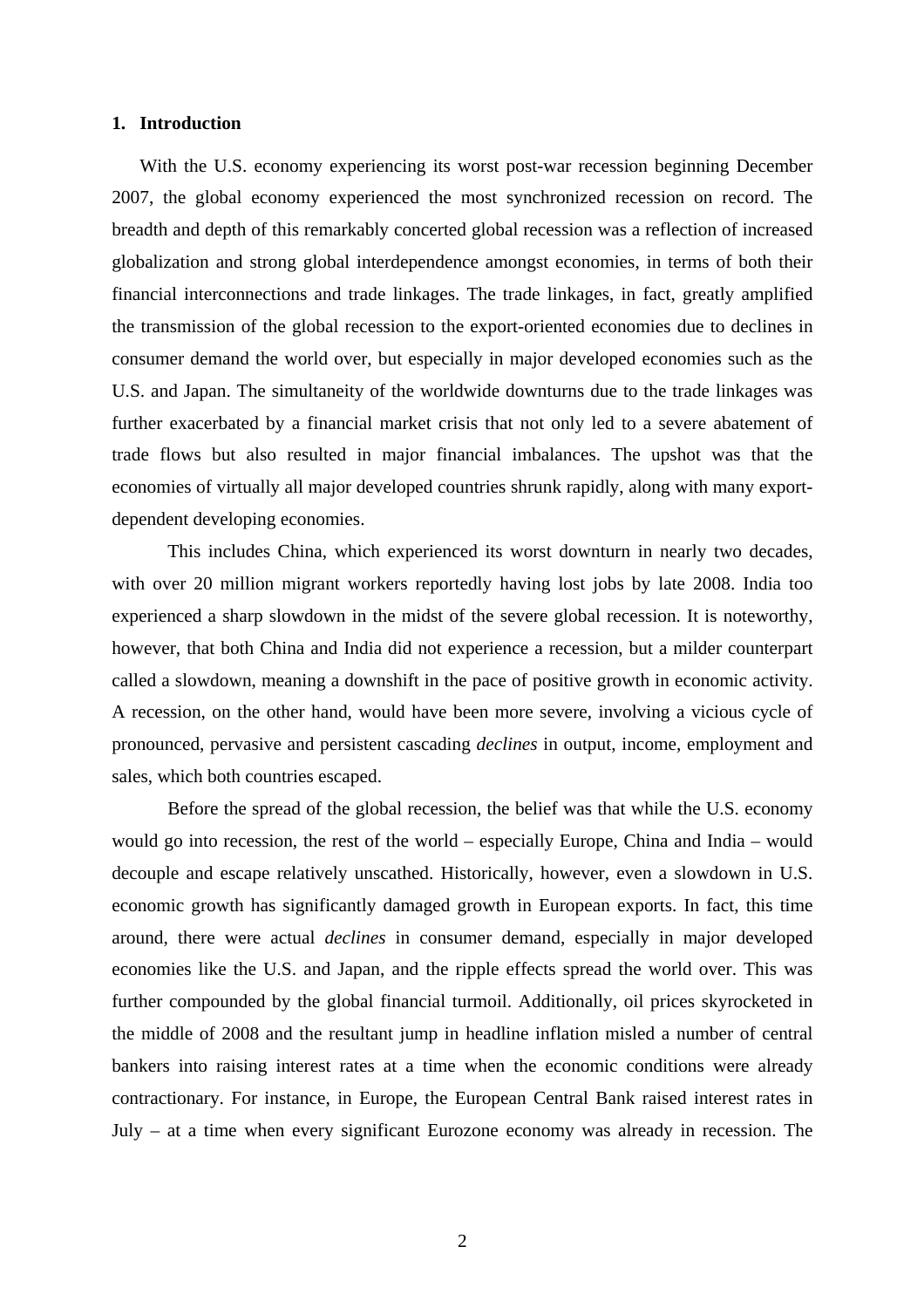tightening of monetary policy in China and India also took its toll in the form of significant slowdowns in economic growth that followed some months later.

Thus, the decoupling hypothesis was clearly demolished, resulting in an unusually synchronized global recession. While the onset of the recession in the U.S. was in December 2007, the recession intensified significantly in the U.S. in the second half of 2008. The subsequent financial market mayhem worsened the economy's outlook further, triggering dramatic cutbacks in U.S. consumer spending. This virus spread across the global economy, aggravated further by the untimely contractionary monetary policies in many economies. While the cyclical coupling of international industrial growth due to trade was not a new phenomenon, the spike in global commodity prices in the first half of 2008 hurt consumer spending worldwide while also triggering rate hikes in many economies including the Eurozone, China and India, whose lagged effects further damaged growth later in the year. Meanwhile, the popularity of cross-border financial investment – especially between Europe and North America – meant that the U.S. credit crisis spread like wildfire in western countries. The credit crisis also resulted in a sudden evaporation of trade finance, as it became virtually impossible to obtain letters of credit, which are the lifeblood of international trade, especially for developing economies. No wonder this was the perfect storm, resulting in the most synchronized global recession on record.

This paper is organised as follows. Section 2 discusses various ways to measure the synchronization of recessions and applies these to the current global recession. Section 3 examines the nexus between trade and the global crisis. Section 4 focuses on the role of financial integration in the global recession. Section 5 comments on the timing of stabilization policy in the current global recession, and the ensuing section concludes the paper.

#### **2. Synchronization of Recessions: Measures**

 $\overline{a}$ 

The severity of a recession<sup>1</sup> is measured in terms of its diffusion, depth and duration. In the context of international recessions, diffusion is the extent to which the recession has spread to different economies. Diffusion of a recession thus refers to how concerted the

<span id="page-3-0"></span><sup>&</sup>lt;sup>1</sup> A *recession* is a vicious cycle of pronounced, pervasive and persistent cascading declines in output, income, employment and sales, eventually giving way to an *expansion*, which is an analogous virtuous cycle of rising economic activity. Sometimes, an economy exhibits not a recession but a milder counterpart called a *slowdown*, meaning a downshift in the pace of positive growth in economic activity. The transitions between the vicious and virtuous cycles are the *peaks* and *troughs* in the cycle, also known as cyclical *turning points*.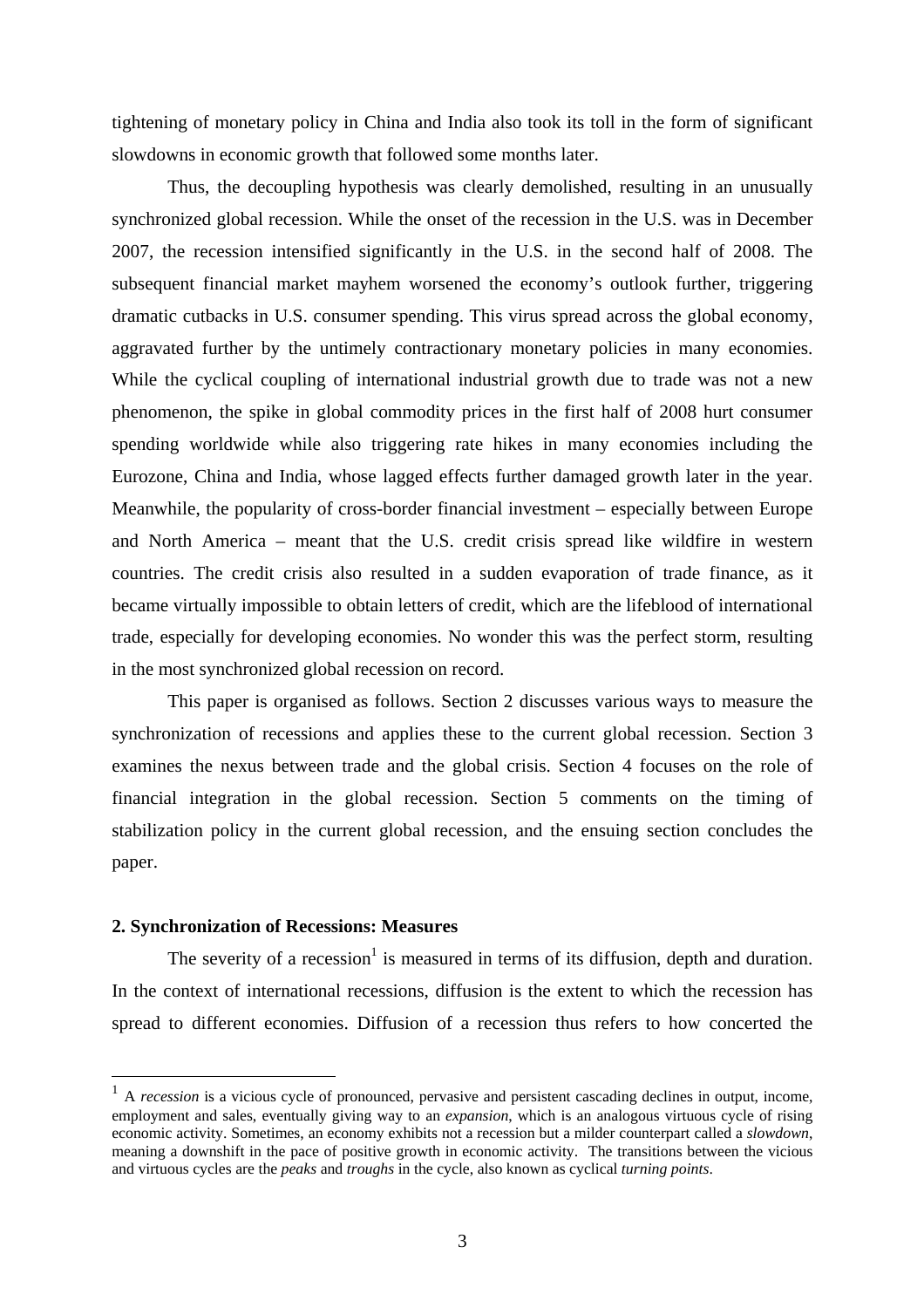global recession is. We therefore analyse the diffusion or synchronization of a global recession.

The synchronization of a global recession can be gauged by the following:

- ♦ Clustering of start of recession dates
- ♦ Proportion of economies in expansion
- $\bullet$  Diffusion Index of the coincident indexes<sup>[2](#page-4-0)</sup> of various countries

### *Clustering of start dates of recessions*

 $\overline{a}$ 

The Economic Cycle Research Institute (ECRI) has tracked 19 countries over a long period of time. These include the following: U.S., Canada, Mexico, Germany, France, U.K., Italy, Spain, Switzerland, Sweden, Austria, Japan, China, India, Korea, Australia, Taiwan, New Zealand and South Africa. It has also recently added Brazil to its list.

ECRI has now established the recession start dates for almost all the economies it tracks that were recently in recession<sup>[3](#page-4-1)</sup>. Table 1 on Business Cycle Chronologies provides recession dates for the countries covered by ECRI, using the same approach used by the National Bureau of Economic Research to determine the official U.S. recession dates. This dating reveals an interesting sequence. Italy led the way, entering recession in August 2007, followed by New Zealand in November and the U.S. in December 2007. In February 2008, Japan, Taiwan, France and Spain fell simultaneously into recession, followed by Germany and Sweden in April, U.K. in May, Korea in July, and Brazil in September 2008.

<span id="page-4-0"></span><sup>&</sup>lt;sup>2</sup> *Coincident indicators* are those that move reliably in step with the economy, so their peaks and troughs roughly coincide with those of the economy itself. A *coincident index* for a particular economy comprises various coincident indicators that collectively represent the current state of the economy. It indicates whether the economy is currently expanding or is in a recession. It is a summary measure designed to track fluctuations in aggregate economic activity that make up the business cycle. Thus a coincident index can be used to decide the phase of the business cycle the economy is in at a given point in time. The index can therefore be used to help determine the timing of recessions and expansions as well as speedups and slowdowns in the economy.

A *classical business cycle* measures the ups and downs of the economy, with absolute levels of coincident indicators entering the coincident index. A *growth cycle* traces the ups and downs through deviations of the actual growth rate of the economy from its long-run trend rate of growth. *Growth rate cycles* are simply the cyclical upswings and downswings in the growth rate of economic activity. Since the growth cycles require determination of the trend in the time series, this analysis is less than ideal as a tool for monitoring and forecasting economic cycles in real time. We therefore use the classical business cycles and the growth rate cycles.

<span id="page-4-1"></span><sup>&</sup>lt;sup>3</sup> The timing of recessions and expansions of business cycles is determined on the basis of a careful consideration of the consensus of cyclical co-movements in the coincident indicators that comprise the coincident index. (Details are described in Dua and Banerji, 1999, 2004, 2007). A specific cycle, that is, a set of turning points for each series, is obtained. A *reference cycle chronology* is then determined based on the central tendency of the individual tuning points in a set of coincident economic indicators. A reference cycle based on the levels of the coincident indicators thus gives the consensus of turning points of the coincident indicators. The reference cycle derived from growth rates of the coincident indicators gives the highs and lows of the growth rate cycle. This dates the slowdowns and the speedups in economic activity.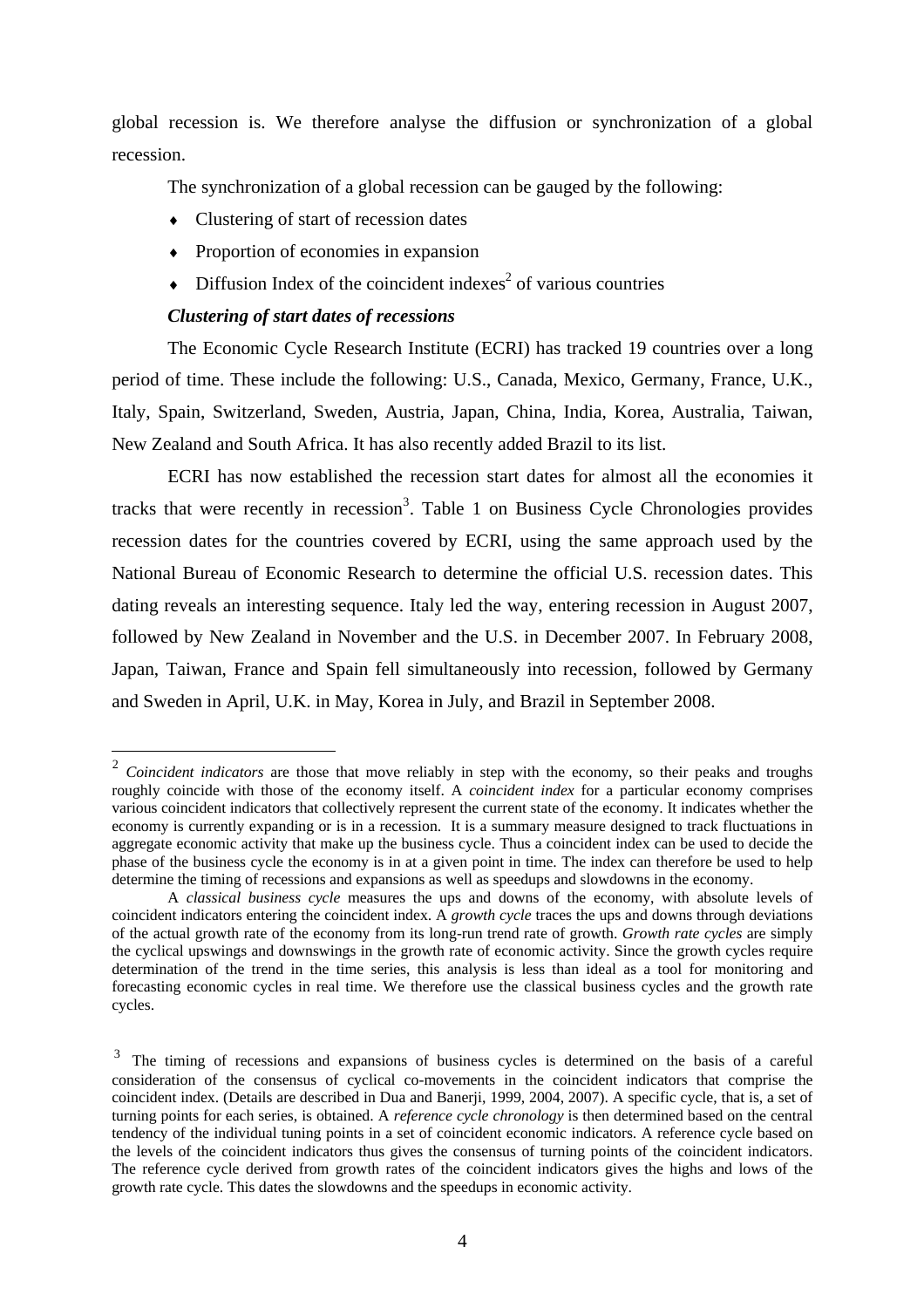The dates for the onset of the current recession in various economies imply that the vast majority of economies went into recession before last fall's market mayhem. These dates also highlight the reality that the global contraction was highly concerted and that the decoupling hypothesis had been misguided.

To represent the closeness of the start of recession dates in a graphical manner, we examine ECRI's 20-Country Composite Coincident Index, shown in Figure 1. Although only the main economies are shown in the figure (for the sake of clarity), it clearly reflects how closely the recessions are clustered in this global downturn, as compared to the one in the early part of this decade.

#### *Proportion of economies in expansion*

The number of economies in expansion as a proportion of the total number of economies tracked is another measure of the diffusion of a global recession. In a widespread global recession, the size of the decline in the proportion of economies in business cycle expansions measures this extent of diffusion.

Using this measure, Figure 2 shows that the proportion of economies (tracked by ECRI) in expansion plunged to its lowest reading on record. This therefore demonstrates that the recent recession was very widespread.

#### *Diffusion Index of the Coincident Indexes of Various Countries*

The Diffusion Index of ECRI's coincident indexes for various economies measures the proportion of the coincident indexes that are higher than they were three months ago.

The top portion of Figure 3 shows the proportion of the coincident indexes for the Group of Seven (G7) economies (U.S., Japan, Germany, France, U.K., Italy, Canada) that were higher at each point in time than they were three months earlier. The G7 diffusion index touched zero in late summer, 2008, meaning that every one of the seven economies was contracting. Thus the recessions in the major developed countries were as concerted as they were in the mid 1970s and early 1980s.

The bottom line in Figure 3 shows the 19-country coincident index diffusion index, which is the proportion of the coincident indexes for all 19 economies monitored by ECRI that were higher at each point in time than they were three months earlier. This diffusion index paints a slightly different picture and shows that it was at its worst reading in the recent recession. Nevertheless, it was not as low as the G7 diffusion index, possibly due to the positive impact of economies with higher trend rates of growth such as China and India.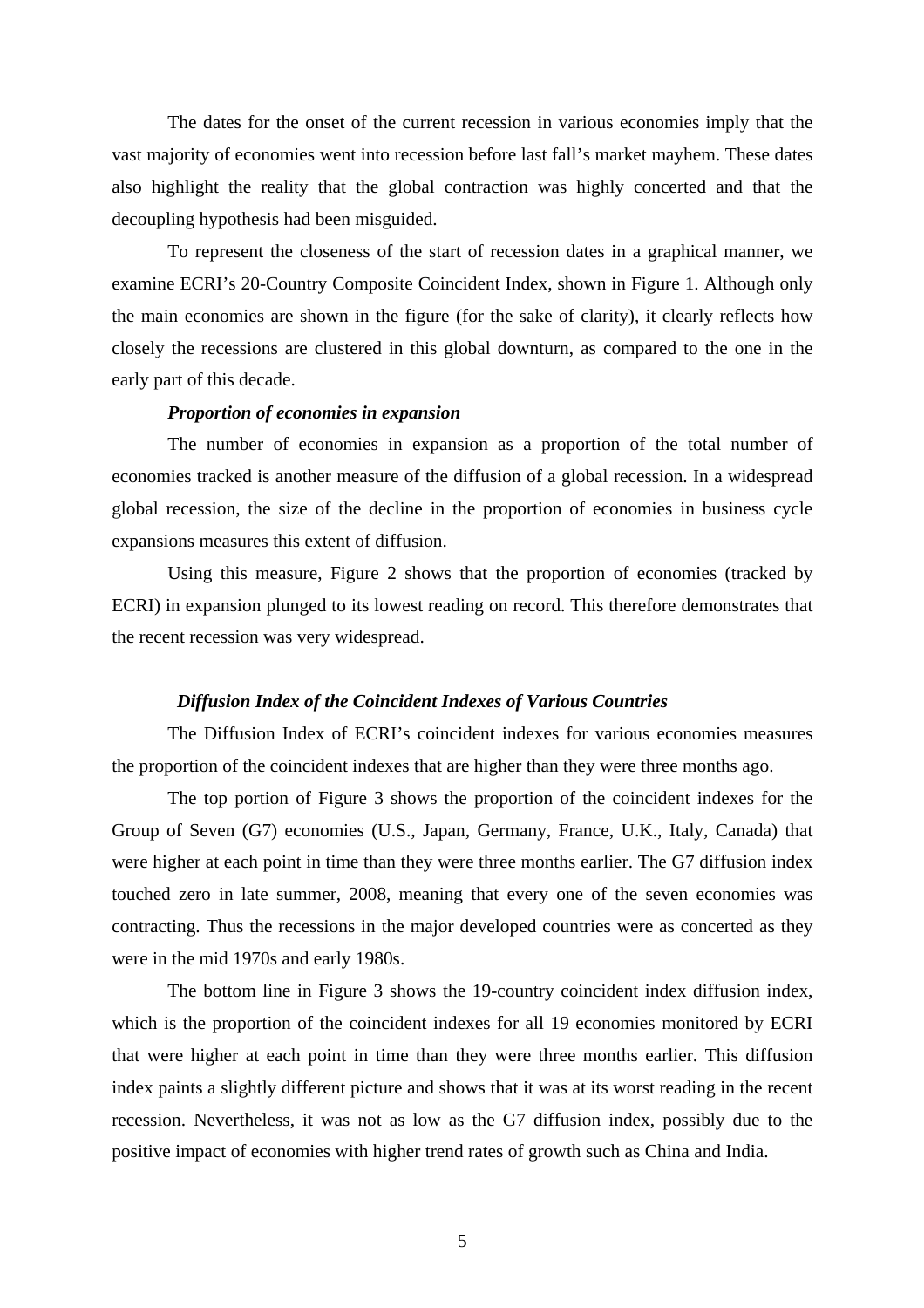All in all, the three measures of diffusion of a global recession convey that the recent global recession was the most concerted at least in the last three decades or so.

We now examine how and why this happened given the increased trade and financial interdependencies across the globe.

#### **3. Trade and the Global Crisis**

The world's economies have become increasingly interdependent since the early 1990s, with greater openness in the flows of services, capital and trade – especially in merchandise – from one country to another. For instance, in recent years, global merchandise exports have accounted for over 20% of world gross domestic product (GDP), compared with about 8% in 1913 and less than 15% as recently as 1990. Furthermore, the emergence of China and India has advanced the integration of the global economy.

Figures 4a through 4c show exports as a percentage of GDP in major economies. While the proportions vary country to country, it is clear that the importance of exports as a percentage of GDP increased sharply in the early 1990s in almost every country. This is consistent with the intensification of globalization.

In the Asia-Pacific region (Figure 4a), exports as a percentage of GDP in Taiwan advanced to almost 70% from 40% in 1990, while in Korea it tripled to over 60% from 20% in 1993. Exports as a percentage of GDP in China more than doubled to 33% from 15% in 1990, while it tripled to 21% from 7% in 1990 in India. In Japan, it doubled to about 16% from 8% in 1990.

In Europe (Figure 4b), exports as a percentage of GDP in Germany doubled to 50% from 24% in 1991, while increasing to about 30% from less than 20% in the U.K., France and Italy.

In North America (Figure 4c), the proportion of exports over GDP increased from 25% to almost 45% in the 1990s before slipping back in Canada. While tripling to 30% from 10% in Mexico, it rose to 12% from 8% in 1990 in the U.S.

These enhanced trade linkages served as a more efficient mechanism for the transmission of business cycles across the globe. With many countries in simultaneous recessions, the hit to exports was dramatic. Figure 5 presents the performance of total export growth for the 30 member economies of the Organization of Economic Cooperation and Development (OECD). Shaded areas represent global recessions, which correspond roughly to cyclical downturns in ECRI's 19-Country Coincident Index.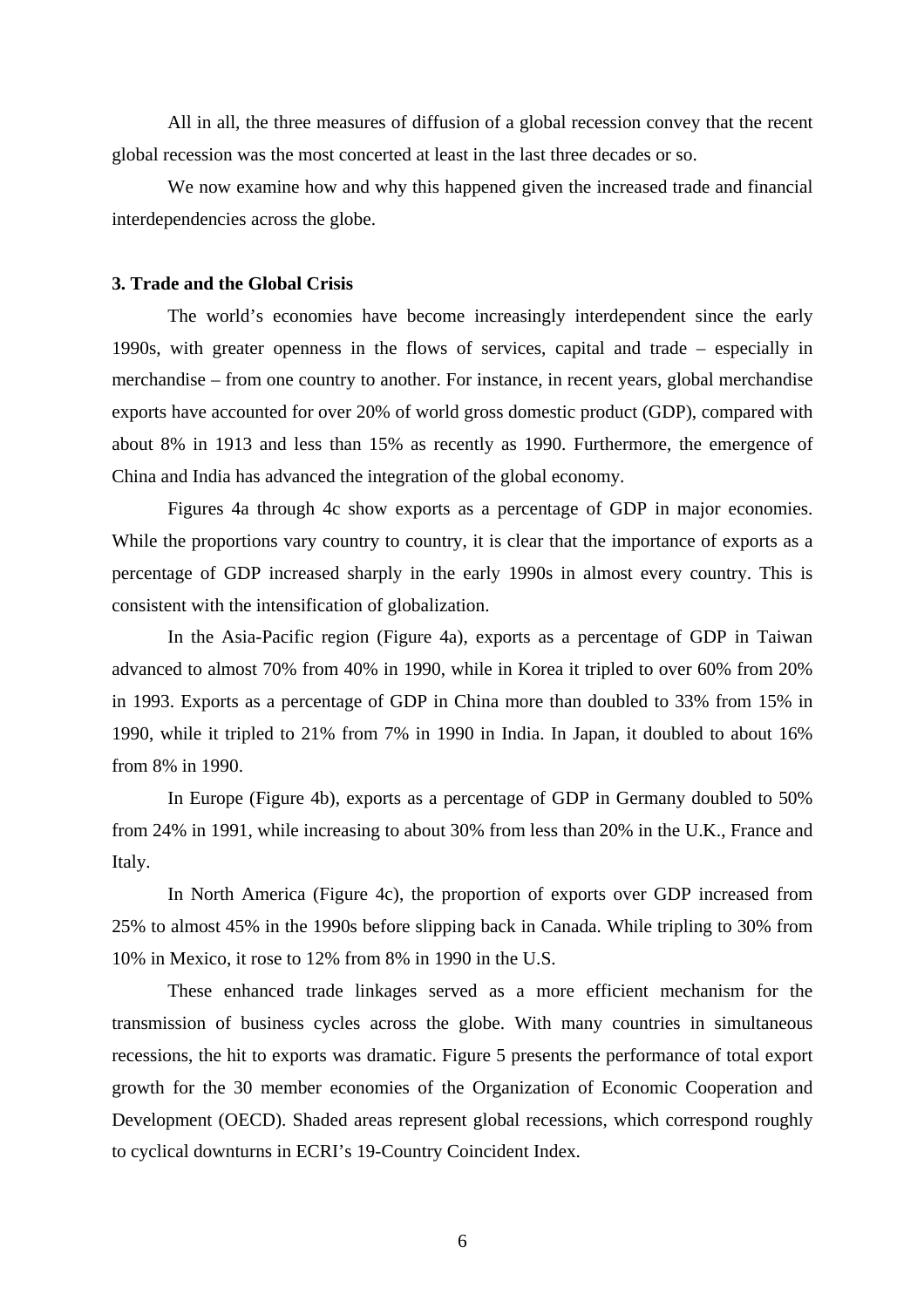It is clear from the figure that in the world recessions of 1973-75, 1980-82 and 2001, export growth plunged well below zero, as the actual level of exports declined. However, the severity and rapidity of the recent drop in world exports is unprecedented. As of January 2009, this measure had deteriorated to levels far below those seen in previous world recessions.

Clearly, trade is increasingly serving as a primary method of international transmission of business cycles. We now analyse this mechanism for the spread of the global recession.

#### *The Bullwhip Effect*

The underlying transmission from trade linkages to the spread of the global recession and increase in its intensity as witnessed lately can be explained with the help of a very simple story uncovered more than 50 years ago in a study of the shoe, leather and hides sequence by Ruth Mack (1956), a business cycle researcher at the NBER. The mechanism holds just as well today as it did half a century ago.

When Mack did her study, shoes were expensive products that consumers replaced only in good economic times. But if they felt financially insecure, they got their shoes repaired and postponed the purchase, meaning that shoe demand was moderately cyclical. Shoemakers caught with excess inventories of shoes and shoe leather when consumer demand growth started to slow would cut back on production and on orders for leather, meaning that a *slowdown* in shoe demand would translate to an actual *decline* in the demand for leather, which is made from cattle hides. In turn, this would trigger a sharp *plunge* in the demand for hides.

Mack's study showed how small shifts in demand growth at the consumer level were amplified into big swings in demand as orders moved up the supply chain away from the consumer. This magnification of even small shifts in consumer demand growth up the supply chain is called the *Bullwhip Effect*, because a little flick of the wrist produces a big arc at the end of a bullwhip. In fact, scientists have shown that the "crack" of a real bullwhip is the sound of its tip breaking the sound barrier while travelling at over 1,500 km/hour!

Applying this sequence in the current scenario to China, one can say that its role as the "world's factory floor" implies that even a relatively modest downturn in consumer demand in the developed economies can potentially trigger a significant industrial downturn in China. Because consumer demand in the developed economies saw its first serious downturn since China's emergence on the global economic stage, it triggered a major industrial downturn in China.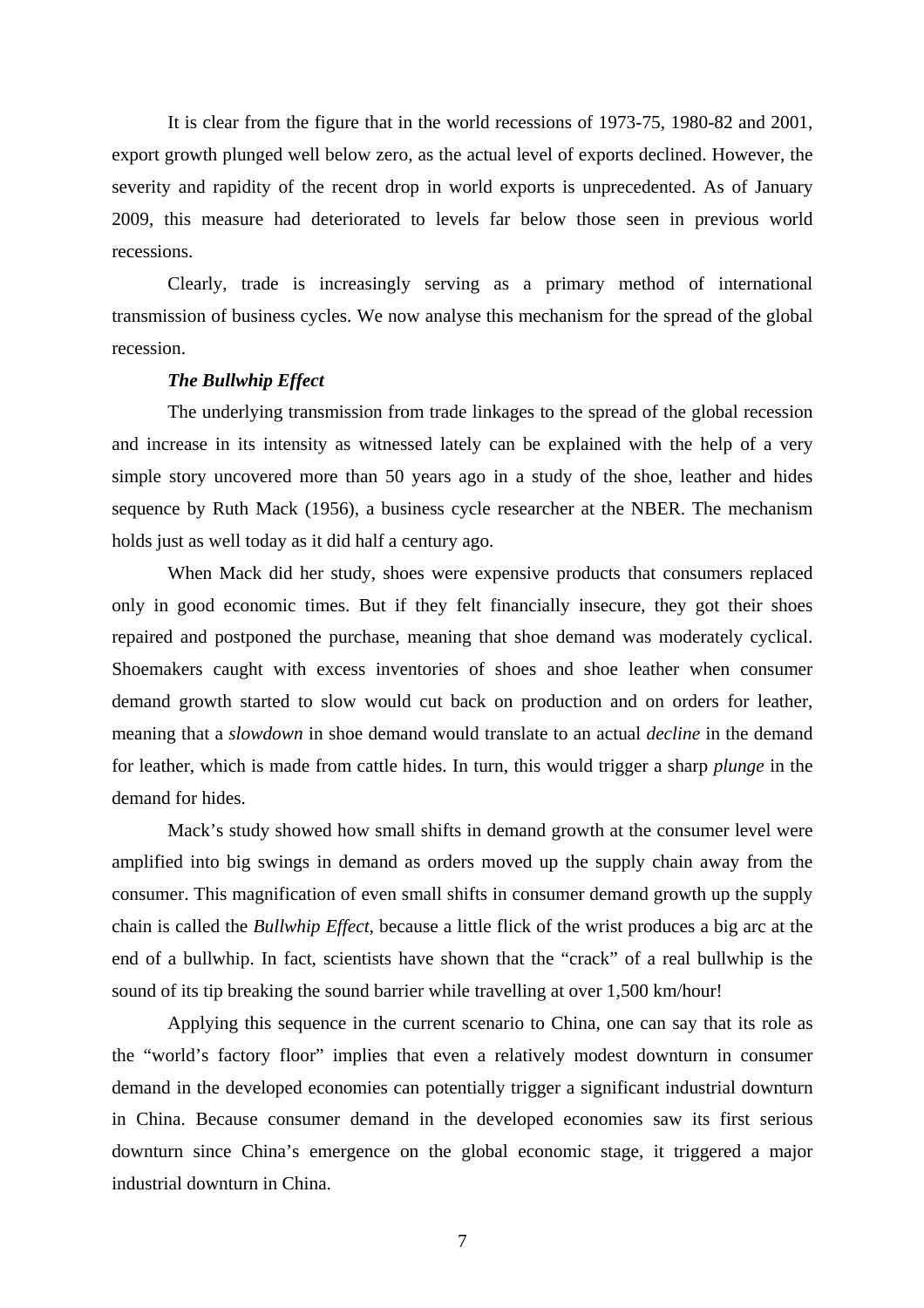Matters were even worse for suppliers further up the supply chain from China – not only neighbouring economies that supply components for assembly in China, but also the suppliers of commodities, such as Australia, Canada and the oil-producing economies. Because the supply of commodities does not adjust quickly enough to the sort of plunge in commodity demand suggested by the Bullwhip Effect, we always see a dive in commodity prices during global industrial downturns. The unusually large decline in U.S. consumer demand this time also led, via the Bullwhip effect, to a plunge in German and Canadian exports.

In sum, the Bullwhip Effect amplifies downturns in consumer demand because even a small slowdown in consumer demand growth results in an unexpected inventory buildup escalating up the supply chain. The upshot is a much larger plunge in global industrial growth and an even more vicious nosedive in commodity prices. In practice, even the best supply chain management systems in use today cannot cope with the Bullwhip Effect, because they lack the advance warning of turns in the cycle that only good leading indicators of consumer demand can provide.

When demand drops, manufacturers cut production as they race to slash inventories, but once the inventories are sufficiently reduced, production rises closer to the level of consumer demand. Furthermore, when the rate of decline in consumer demand eases, the supply chain is once again caught by surprise, and has to readjust. In other words, *slower decline* in consumer demand typically translates to a rise in commodity prices and industrial growth. This reversal of the Bullwhip Effect accounts for some of the "green shoots" seen around the world in recent months.

Figure 6 helps us to understand Mack's study in the real economy and shows why the global industrial sector was so hard hit by the Bullwhip effect. The top line depicts growth in U.S. consumer spending on goods, and the second line is growth in the Global Industrial Production Index for the 30 OECD member economies plus Brazil, Russia, India and China, while the third graph represents the growth rate of the aggregate exports of capital goods for the U.S., Germany and Japan.

It is evident that small shifts in spending growth cause larger swings in global industrial growth, which in turn lead to greater declines in demand growth for capital goods. For instance, in the 2001 recession, growth in consumer spending fell but stayed mostly positive, i.e. consumer spending continued to advance, but at a slower pace. However, global industrial growth went into a more pronounced downswing, turning clearly negative. Finally, export growth for capital goods plunged sharply to almost -20%.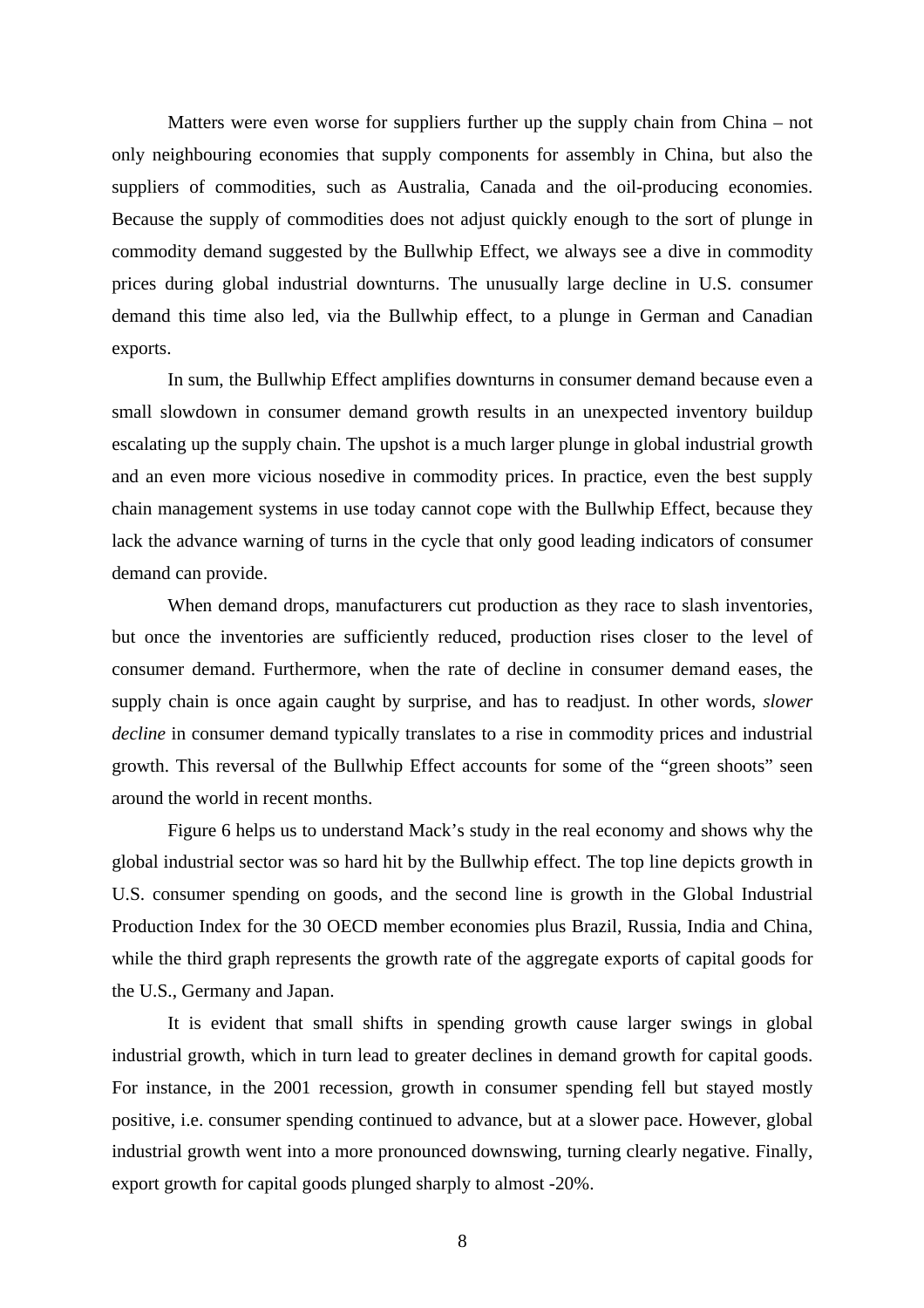In the recent global recession, both consumer spending growth and global industrial production growth dived deep into negative territory, causing capital goods export growth to plummet below -65%. Thus, the economic and financial crisis that struck the U.S. economy, along with the Bullwhip effect, brought on a sharp global industrial downturn.

We now elaborate on the financial linkages.

#### **4. Financial Integration and the Global Recession**

Increased cross-border financial flows and financial innovation, coupled with the reduction or elimination of capital controls, have resulted in a highly integrated world economy. These dynamics have served as catalysts for the broad transmission of business cycles beyond national borders. It is notable that the U.S. financial crisis, triggered by the plunge in the value of securitized subprime mortgages and exacerbated by the onset of recession in late 2007, reverberated around the world because these financial instruments were owned by investors globally. In this context, it is also noteworthy that in the fourth quarter of 2008, foreign entities owned almost nine times the amount of U.S. credit market instruments as they did in 1990.

International financial institutions were among the hardest hit. In the U.S. and Europe, a number of banks needed capital infusions to stay afloat. Iceland, where the banking system collapsed as its three largest banks failed, became the first developed country in decades to seek IMF support. In a recent report, the IMF estimated the deterioration of U.S. originated credit assets to be 2.2 trillion dollars.

The crux of the problem was that financial institutions around the world, but especially in the western economies, had purchased these U.S. credit assets, especially U.S. mortgage backed securities (MBS) whose value plummeted when U.S. home prices turned down on a sustained basis for the first time since the Great Depression – an eventuality that the MBS originators had not considered. As these "toxic assets" mushroomed on banks' balance sheets, they eviscerated their capital base, along with their ability to lend. With suspicions about the solvency of most major banks mounting rapidly, interbank lending ground to a halt, and letters of credit, which are used in the vast majority of transactions involving developing countries, became virtually impossible to obtain. In this fashion, while the collapse of demand in developed economies spread in an amplified fashion through international supply chains, engulfing developing countries, even south-south trade involving just developing countries ground to a virtual halt due to the dearth of letters of credit.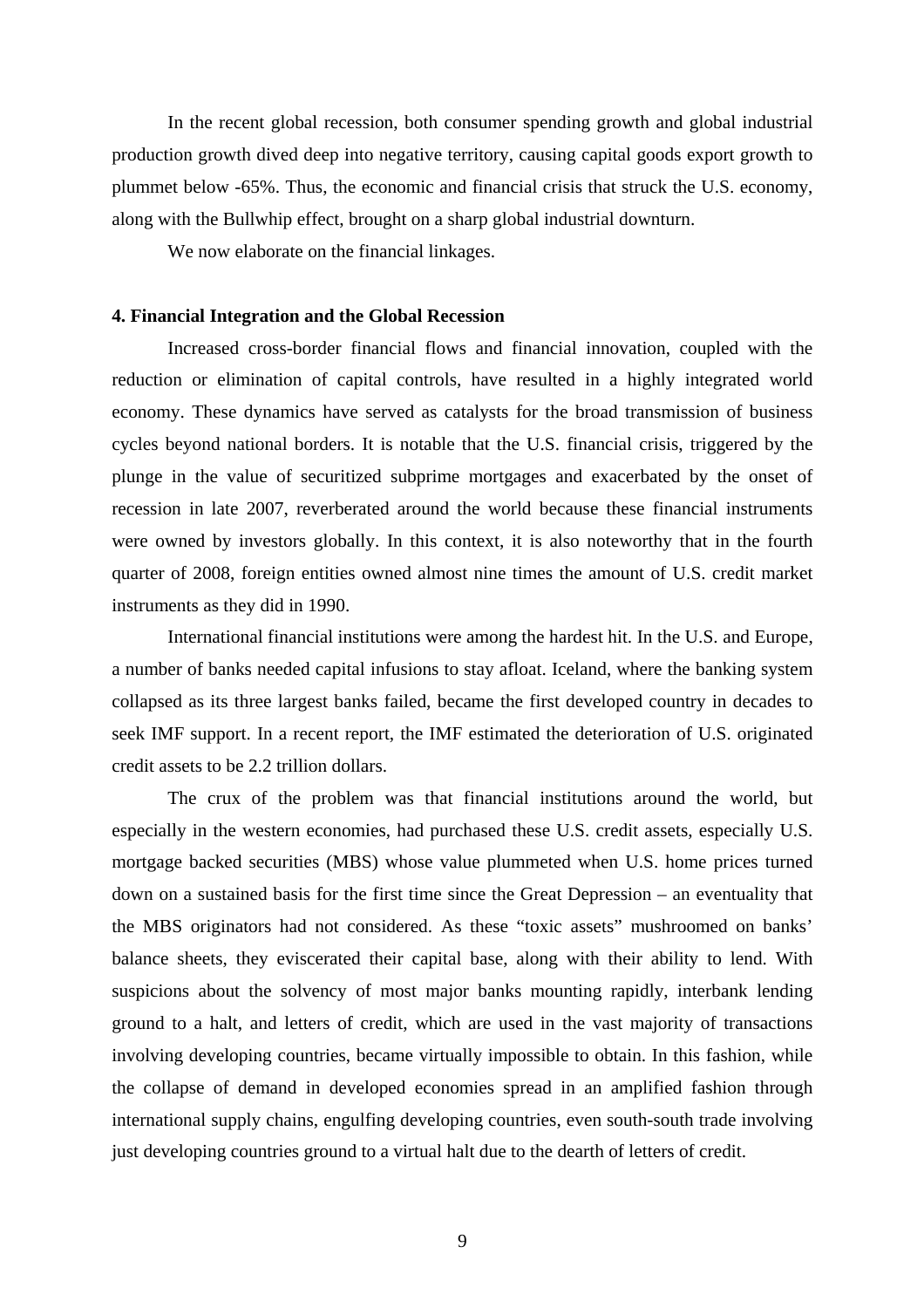The ensuing global credit crunch also crimped lending to emerging economies and increased the cost of trade finance. This rise most definitely had a heavy impact on emerging economies. No wonder there was such a concerted and sudden plunge in global economic activity.

The extent of global financial integration and the resulting herd behaviour can also be gleaned from the high correlation between U.S. stock prices against not only European stock prices, but also those of Asia.

Figure 7 shows scatter plots of the monthly S&P 500 index of U.S. stock prices against British, German, Hong Kong and Indian stock prices. The S&P 500 index has a 99% correlation with British stock prices over the period 1987 to 2001. Over the 2002-08 time period, the same stock price indexes have a 97% correlation. Furthermore, the U.S. stock price index exhibited a 97% correlation with German stock prices from 1987 to 2001 and a 94% correlation over the 2002-08 period.

In Asia, S&P 500 has a correlation of 85% with Hong Kong's Hang Seng index of stock prices from 1987 to 2001, despite the hit taken by the Hang Seng index from the Asian crisis of 1997. During the 2002-08 period, these indexes exhibited an 88% correlation. With India, S&P 500 has a 66% correlation with the Bombay Sensex. In the period 2002-08, once India became a popular destination for portfolio investment, the correlation with the S&P 500 rose to 86%.

The corollary of the above analysis is that international diversification provides very little protection in international recessions even when they are not as global as the recent one. The exception would be investment in a country that is outside the economic mainstream, as India was until the beginning of this century.

#### **5. The Timing of Policy**

The timing of stabilization policy in the current global recession has been a major issue. The problem really was that although pre-emptive monetary and fiscal policy actions were possible and timely action based in part on reliable leading indexes could have been taken, policy measures took effect too late to head off a recession.

While many central banks acted aggressively to combat the financial crisis, key central banks – including the Fed and the European Central Bank (ECB) – were slow to recognize the recession risk, focusing much more on inflation concerns. This is a failure of the *timing* of policy.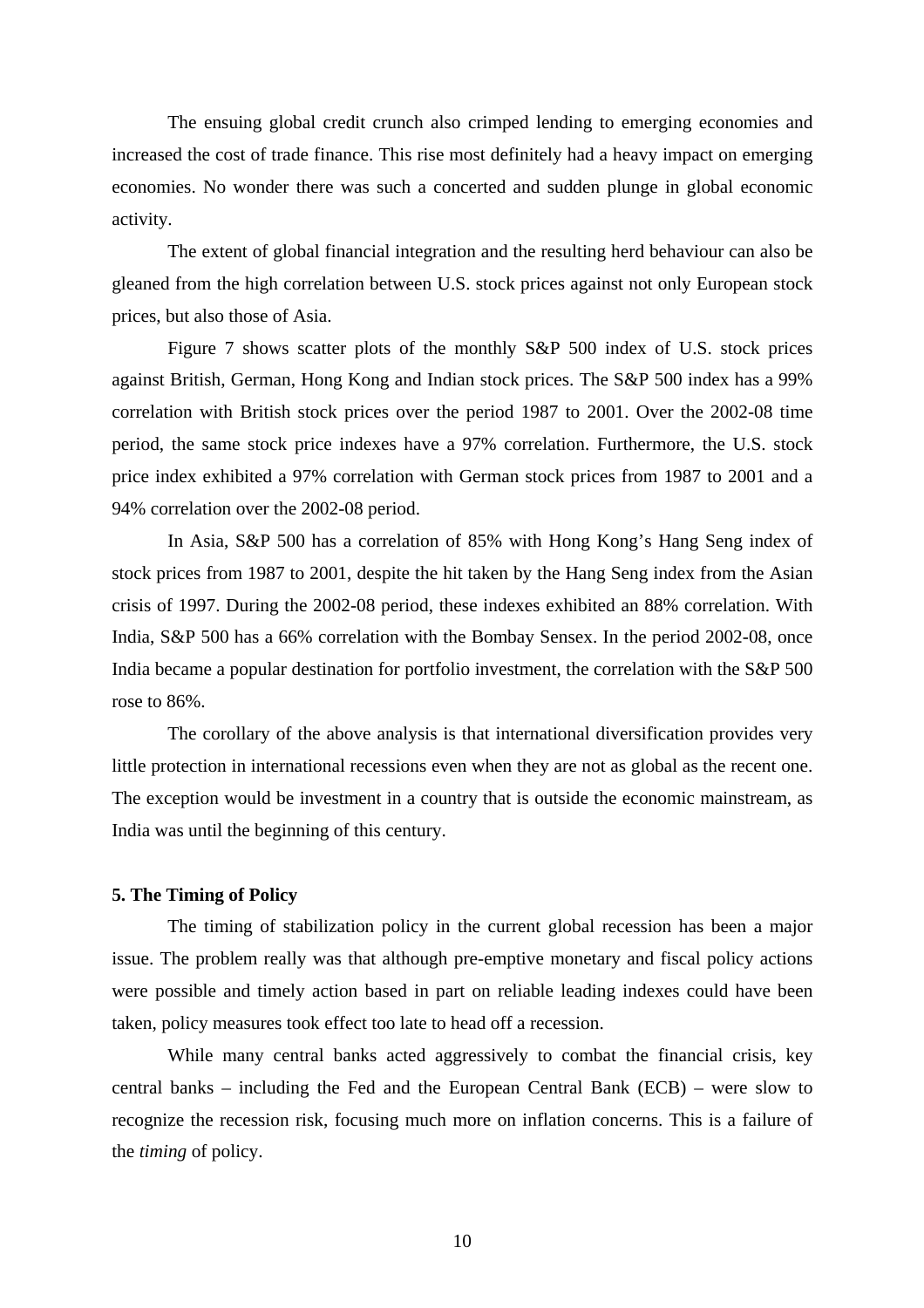It is well known that monetary policy acts with long and variable lags on the economy. It therefore behooves central banks to act early to head off recession. Because recession kills inflation – every time – the approach of recession should have dispelled inflation concerns. However, in the face of recession, the major central banks were more preoccupied with inflation.

Specifically, though ECRI's 19-Country Long Leading Index turned down in August 2007, long before the global recession began in July 2008 (Banerji, Layton and Achuthan, 2008), the major central banks were slow to recognize the threat. Perhaps the most egregious was the ECB, which was still hiking rates in July 2008, even though, as we now know, all of the major Eurozone economies plunged into recession between August 2007 (Italy) and April 2008 (Germany). Since those recessions would have killed inflation in any case, the ECB's actions in hiking interest rates during recession were scarcely well advised. Clearly, they were not being guided by reliable leading indicators of recession.

The Fed's awareness of recession risks was not much better. By June 2008, based on widespread comments from Fed governors, the Fed Funds futures markets were factoring in about 100 basis points of rate hikes in 2008 – in other words, based on the best indications available from policy makers, the markets had reason to believe that the Fed funds rate would be boosted from 2% to 3% during the second half of 2008 – even though the economy was in recession.

Evidently, policy makers were unaware of the recession risk. The excuse some use is that it was the unforeseeable September 2008 failure of Lehman Brothers that precipitated the recession – before that, GDP was still rising. Part of the problem here is economists' undue reliance on GDP not only to recognize recessions but also to define recessions (Layton and Banerji, 2003) – a mistaken perspective that may have contributed to past policy errors as  $well<sup>4</sup>$  $well<sup>4</sup>$  $well<sup>4</sup>$ .

Be that as it may, it is a little-known fact that the U.S. recession was *already deepening* when Lehman Brothers collapsed. For evidence, it is worth looking at two key coincident indicators that are used officially to define recessions. First, in August 2008, U.S. industrial production experienced its biggest one-month decline in three years; the plunge passed unnoticed because the data was released on September 15, on a day when the news of

 $\overline{a}$ 

<span id="page-11-0"></span><sup>4</sup> A decline in GDP alone, when it does not trigger the characteristic vicious cycle of falling output, employment, income and sales, does not constitute a recession. Similarly, a transient rise in GDP that does not ignite a self-reinforcing recovery in output, employment, income and sales does not qualify as a new expansion. However, because of its simplicity, two consecutive quarterly declines in GDP has become perhaps the most popular rule for determining the onset of recession.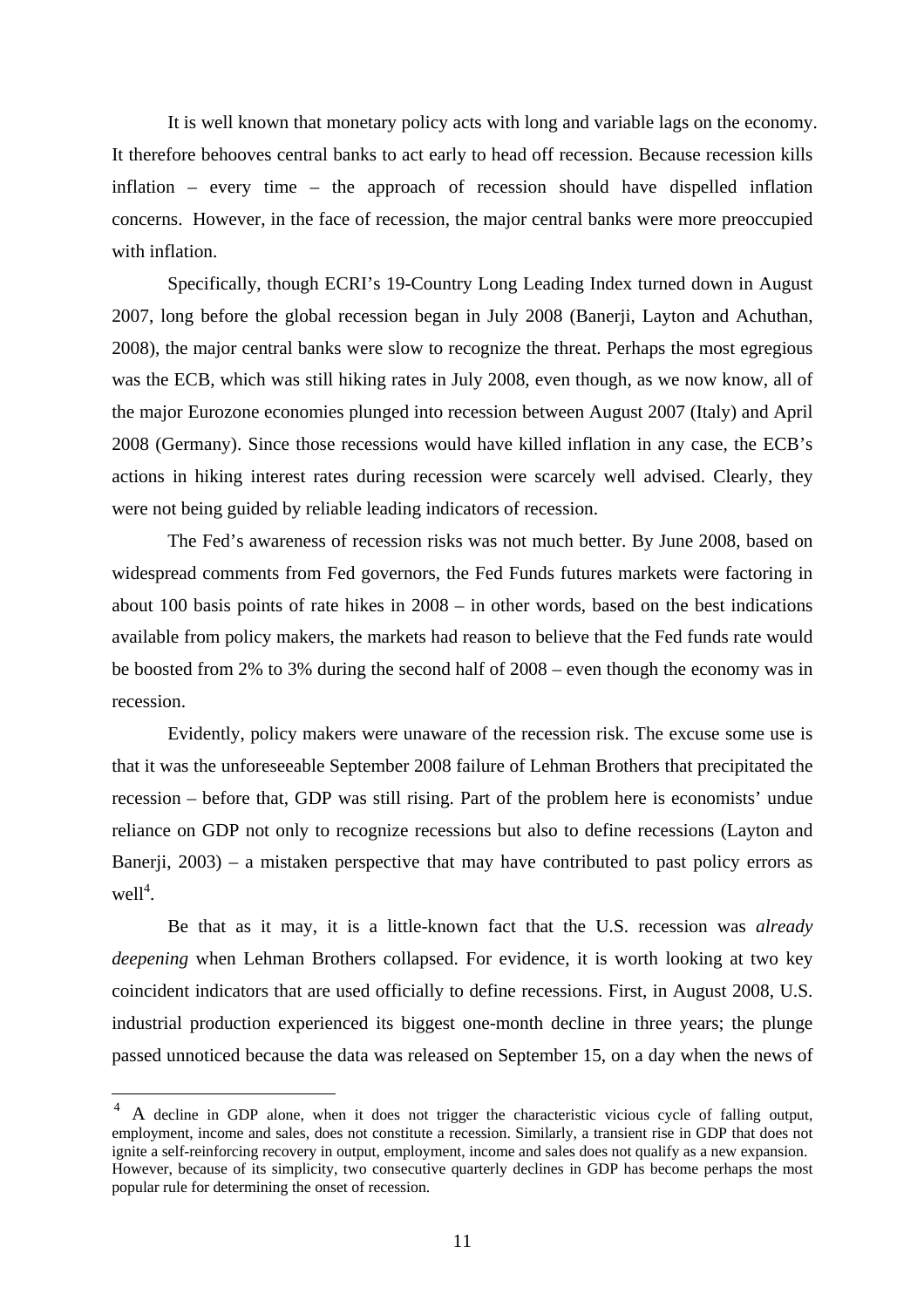the Lehman failure virtually swamped all other news. Second, payroll job losses, which (based on data available at the time) averaged a mild 75,000 a month in the first half of 2008, accelerated during the summer, increasing sharply in September to 321,000 jobs (the initial release showed over 400,000 jobs lost). The point that is often missed by those blaming their lack of prescience on the Lehman debacle is that the September jobs data was collected, as usual, in the week that includes the  $12<sup>th</sup>$  of the month, i.e., the week *before* the Lehman failure.

In other words, the recession began to intensify before the Lehman failure, which certainly hurt the financial system dramatically, but is no excuse for the fact that policy makers were largely unaware of a deepening recession before that shock. Yet, leading indexes with a good *real-time* track record of recession forecasting (*The Economist*, 2005), such as ECRI's Weekly Leading Index (WLI), had long been pointing unambiguously to recession.

In fact, the WLI turned down in early June 2007, and by December 2007, when the recession began, WLI growth had dropped to its worst reading since the 2001 recession. Yet, even in December 2007, when the financial markets were expecting at least a 50-basis point rate cut, the Fed surprised the markets with a 25-basis point cut – before belatedly slashing rates in January 2008. By mid-2008, as we noted, the Fed had moved once again to a hawkish stance, seemingly oblivious to a deepening recession. In sum, the Fed's actions were belatedly aggressive, as it tried to make up for lost time.

Imagine a heavy Roman stone pillar that is just beginning to tip. At that moment, it does not take much force to right the column. However, time is truly of the essence – once the column is leaning at a 45-degree angle, even a strong upward push is unlikely to prevent the column from crashing down. The economy has somewhat analogous nonlinear dynamics – in the sense that policy delays can be enormously costly, as it is almost impossible to make up for lost time. The consequence is that policy makers had to throw almost unimaginable sums of money at the economy just to stave off its total collapse – a costly delay indeed.

#### **6. Conclusions**

The main conclusions of this paper are as follows:

- ♦ The global economy recently experienced the most synchronized recession on record in the post-war period.
- ♦ The sheer extent to which international recessions were in synchronization added to the severity of the recession in the U.S. and other economies.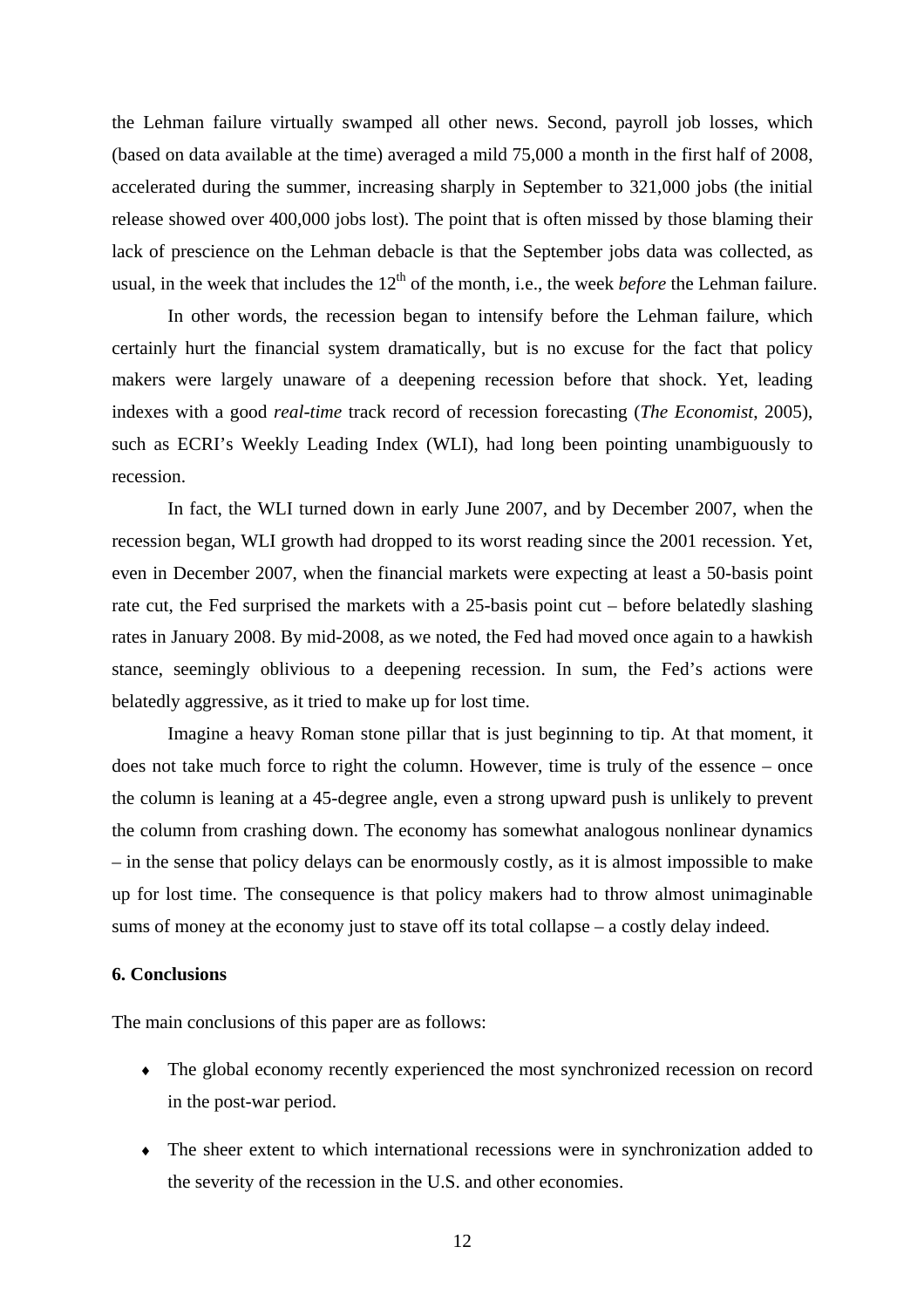- ♦ The breadth and depth of this remarkably concerted global recession was a reflection of increased globalization and strong global interdependence amongst economies, in terms of both their financial interconnections and trade linkages.
- ♦ Although pre-emptive stabilization policy actions were possible and timely action based in part on reliable leading indexes could have been taken, policy measures took effect too late to head off recession in key economies.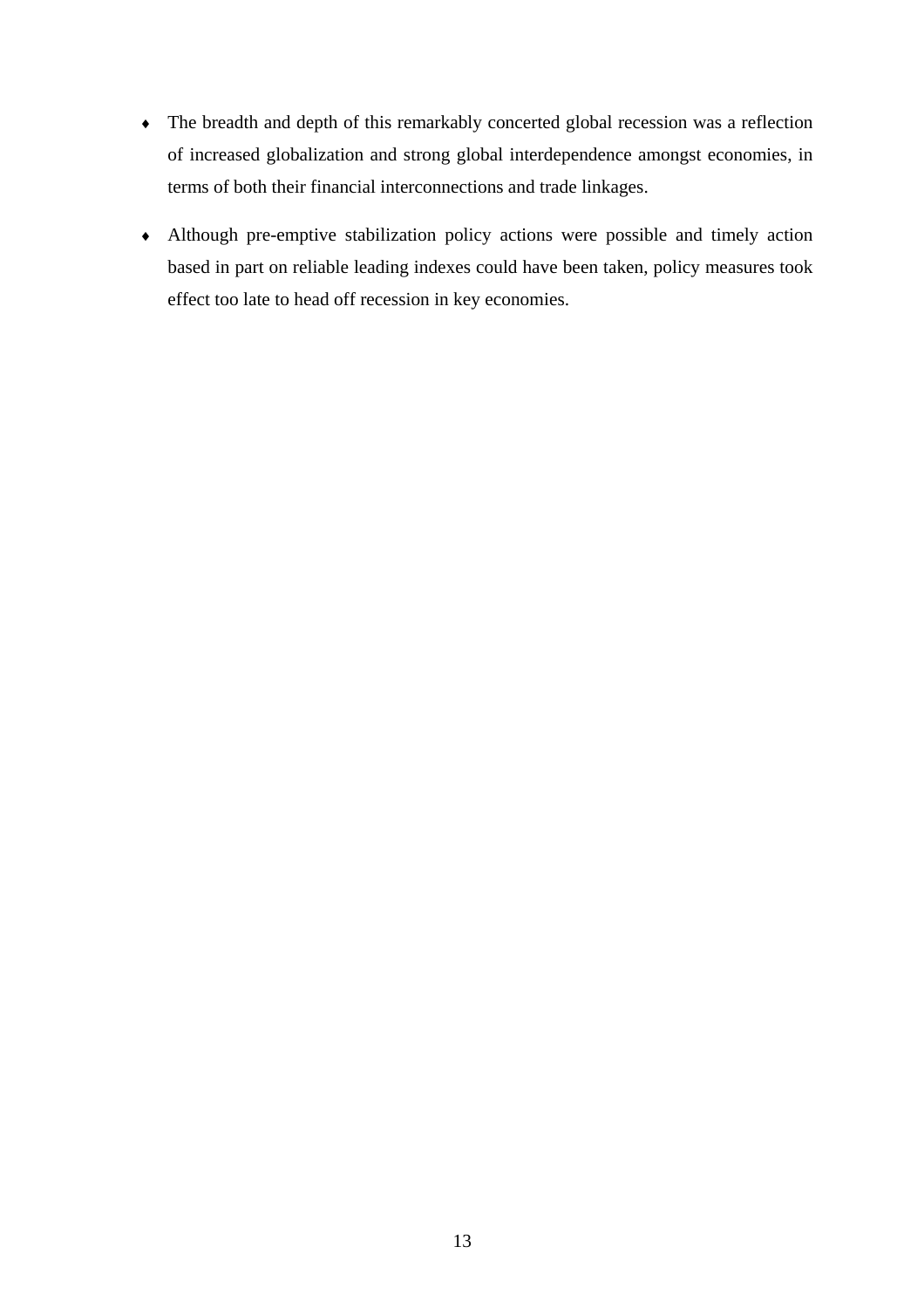## **References**

Banerji, A., Layton, A. P. and Achuthan, L. (2008), "Dating the 'World Business Cycle," ECRI Working Paper.

Dua, P. and A. Banerji (1999), "An Index of Coincident Economic Indicators for the Indian Economy", *Journal of Quantitative Economics*, 15, 177-201.

\_\_\_\_\_\_\_\_\_\_\_\_\_\_\_\_\_\_\_ (2004), "Monitoring and Predicting Business and Growth Rate Cycles in the Indian Economy", in Business Cycles and Economic Growth: An Analysis Using Leading Indicators*,* ed., P. Dua, Oxford University Press.

\_\_\_\_\_\_\_\_\_\_\_\_\_\_\_\_\_\_\_\_(2007), "Business Cycles in India," in Oxford Companion to Economics in India, ed., K. Basu, Oxford University Press.

*The Economist* (2005), "Divining the Future," January 15.

Layton, A. P. and A. Banerji (2003), "What is a Recession? A Reprise," *Applied Economics*, 35, 1789 – 1797.

Mack, R. (1956), Consumption and Business Fluctuations: A Case Study of the Shoe, Leather, Hide Sequence, National Bureau of Economic Research.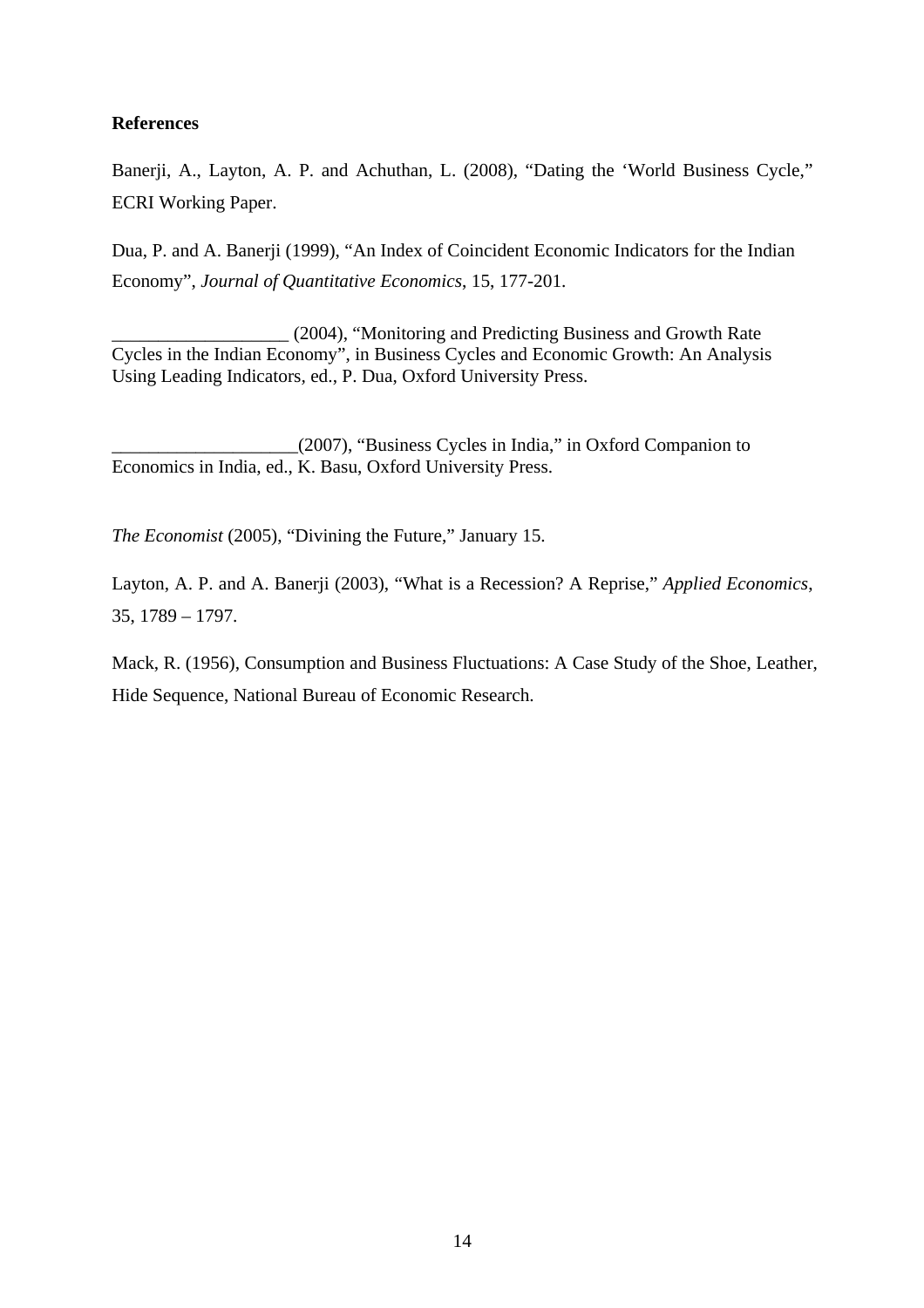# **Figure 1**

## **ECRI 20-Country Coincident Index**



**Figure 2 Proportion of 19 Economies in Expansion**

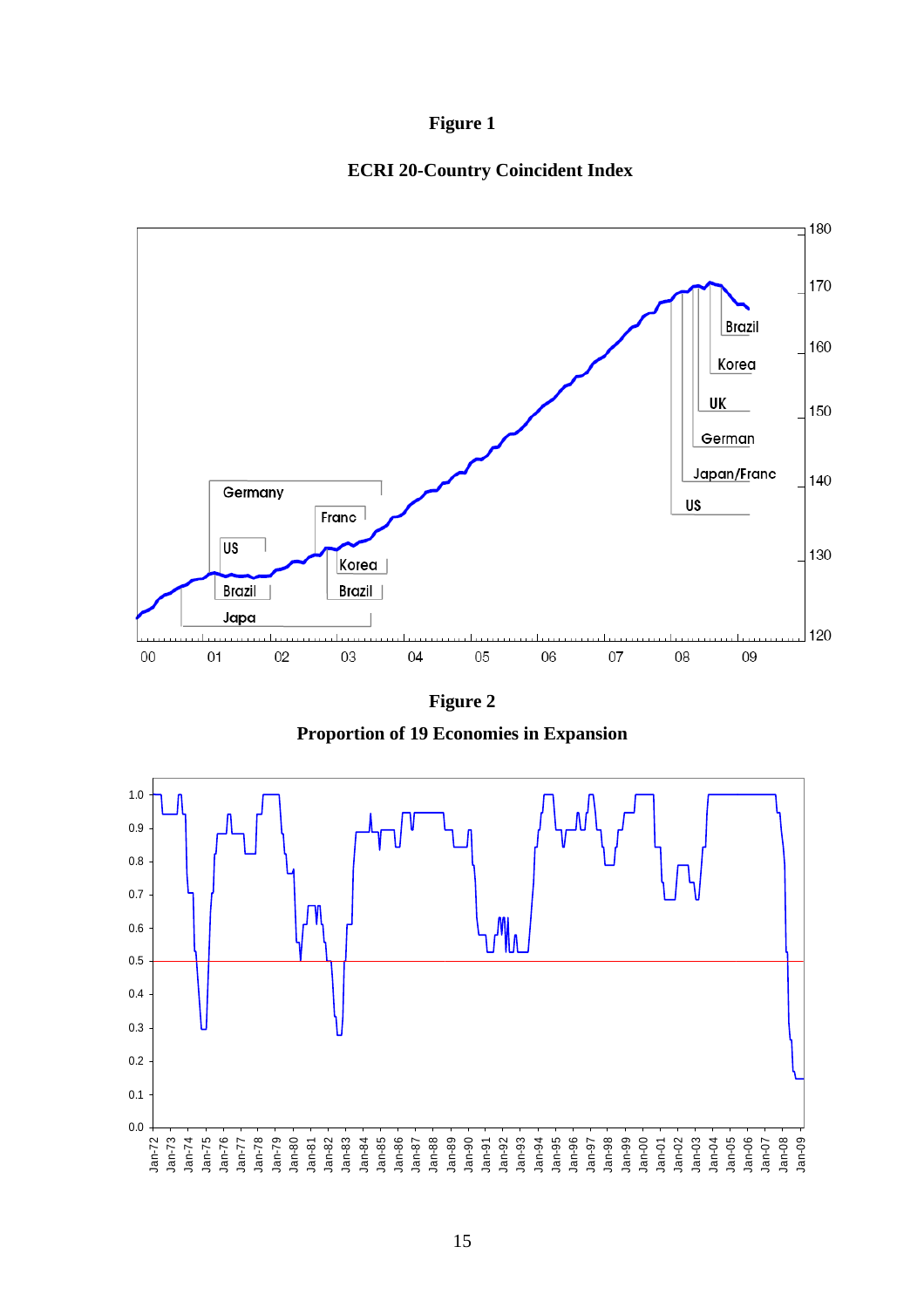**Figure 3 Diffusion Index of International Coincident Indexes** 

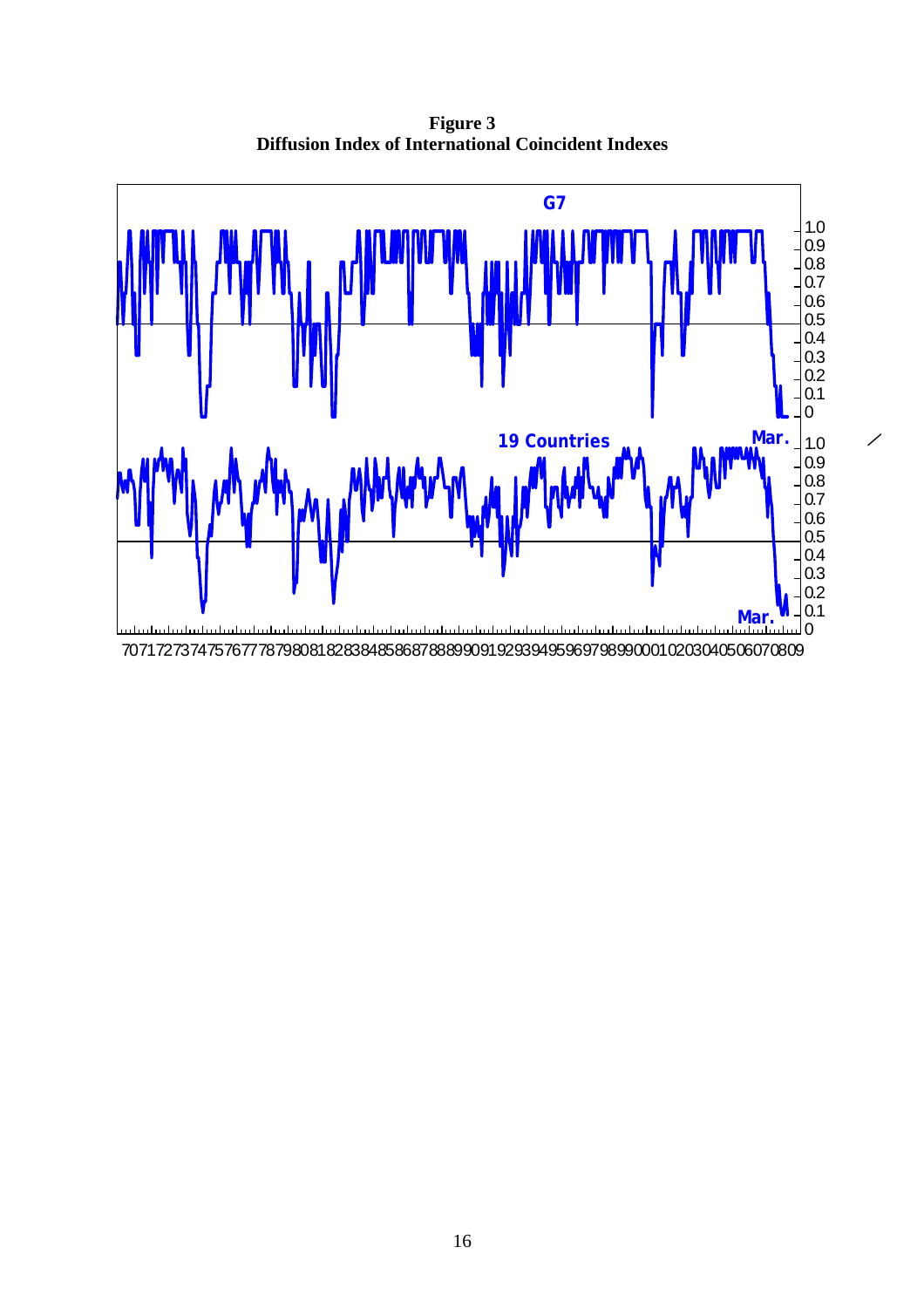**Figure 4a Exports as a Percentage of GDP in Asia-Pacific** 



**Figure 4b Exports as a Percentage of GDP in Europe** 

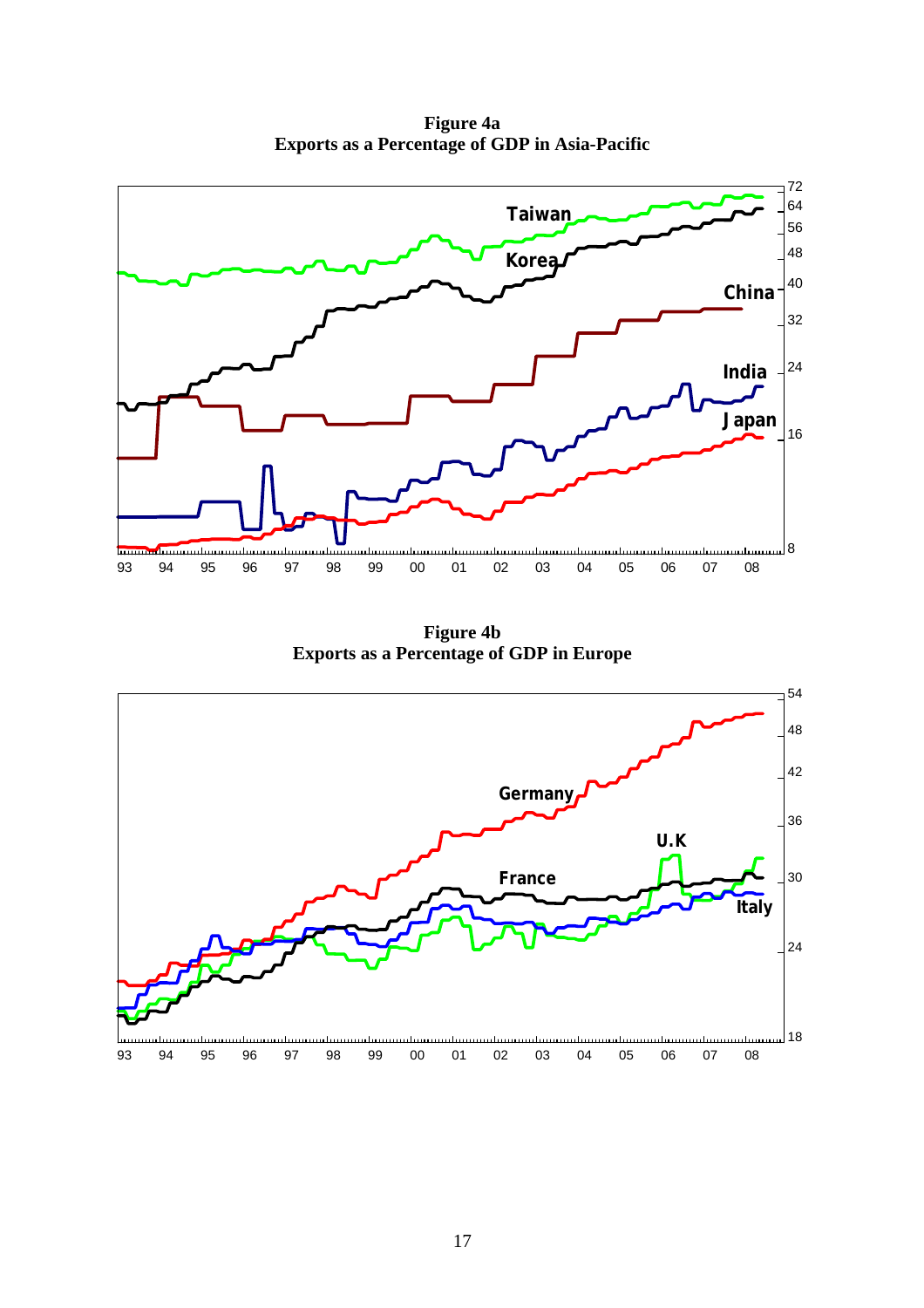**Figure 4c Exports as a Percentage of GDP in North America** 



**Figure 5 Global Exports of Goods, Growth Rate (%)** 



**Shaded areas represent global recessions.**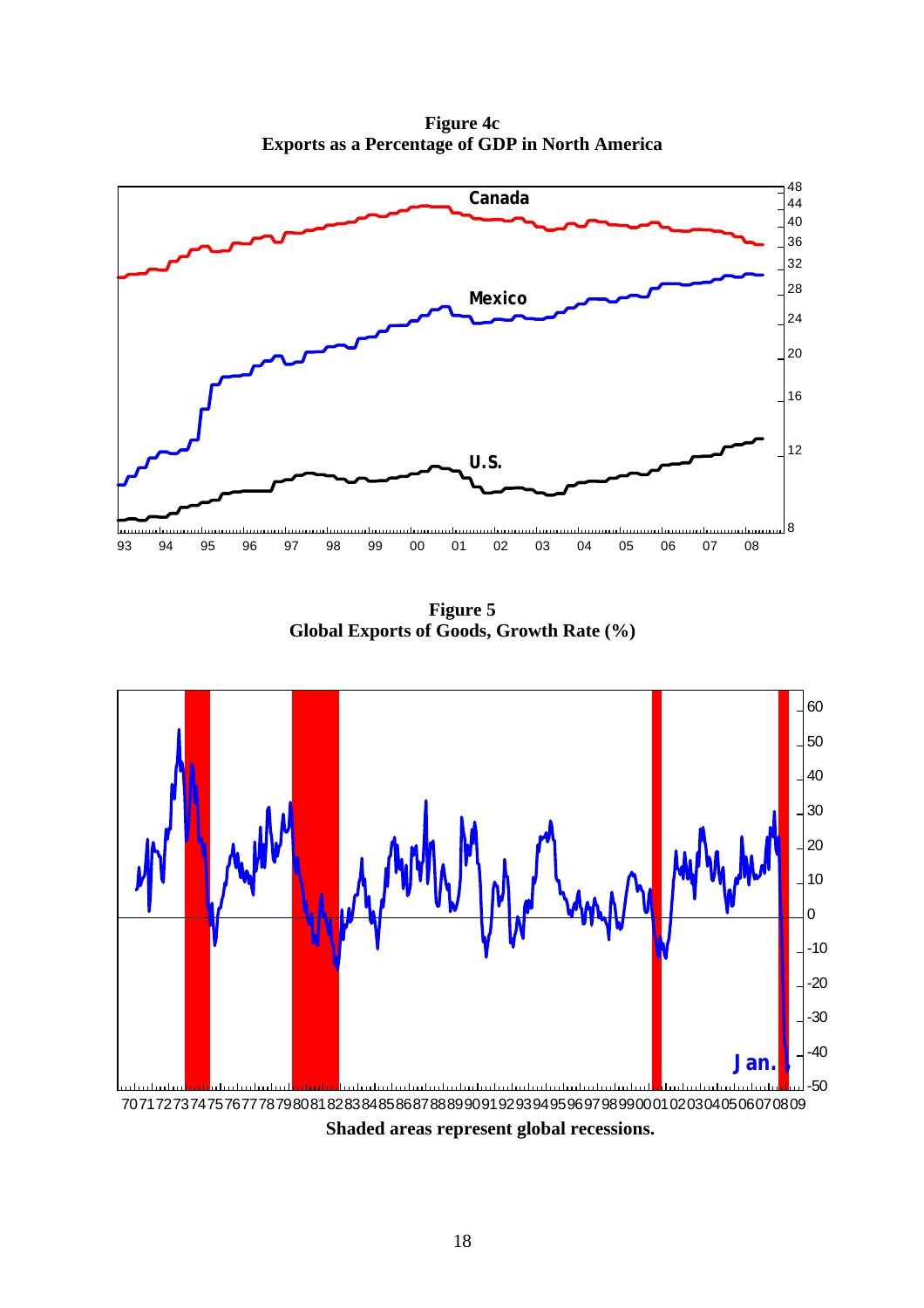**Figure 6 Bullwhip Effect** 

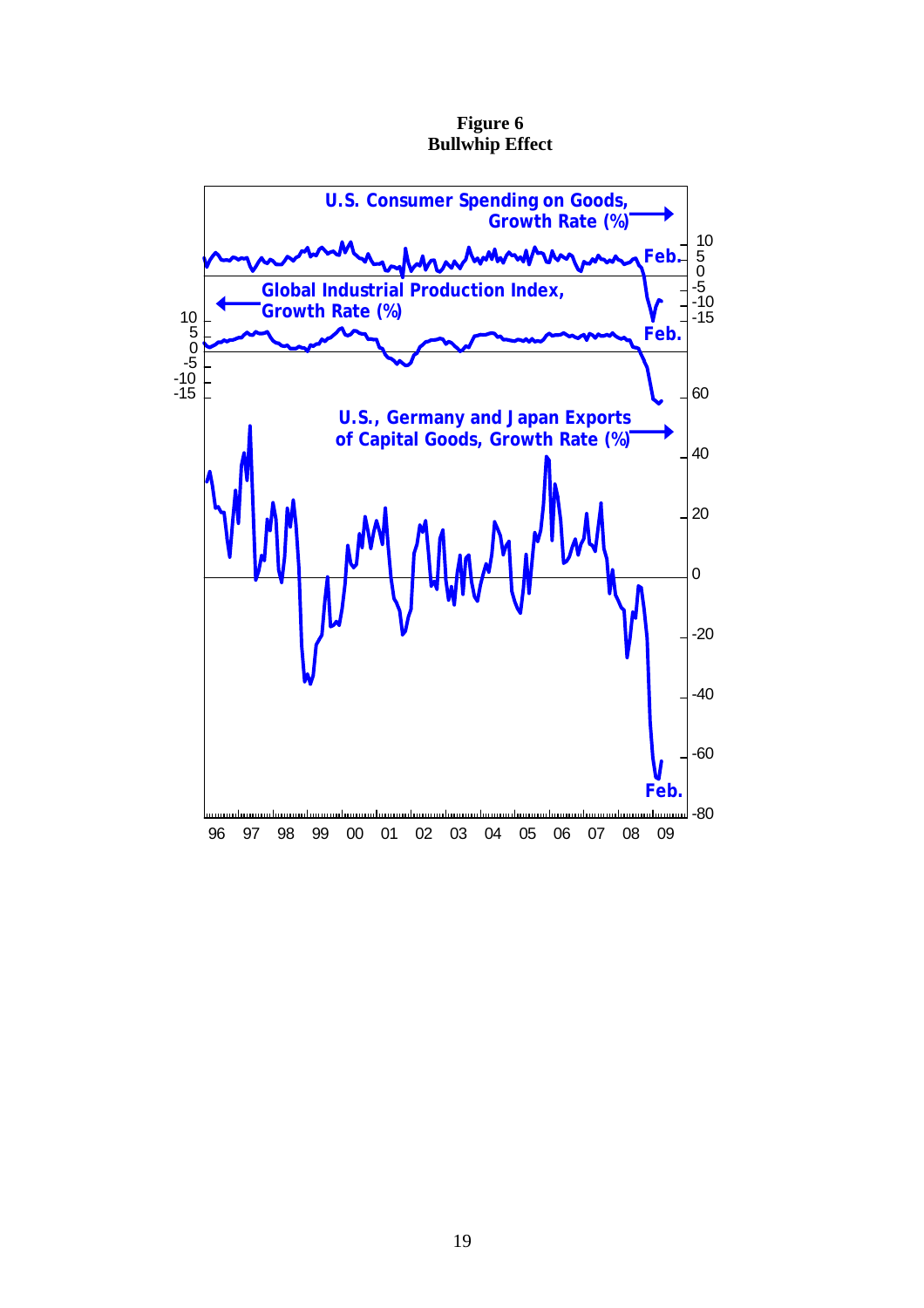**Figure 7 US Stock Prices vs. UK, Germany, Hong Kong and India Stock Prices** 

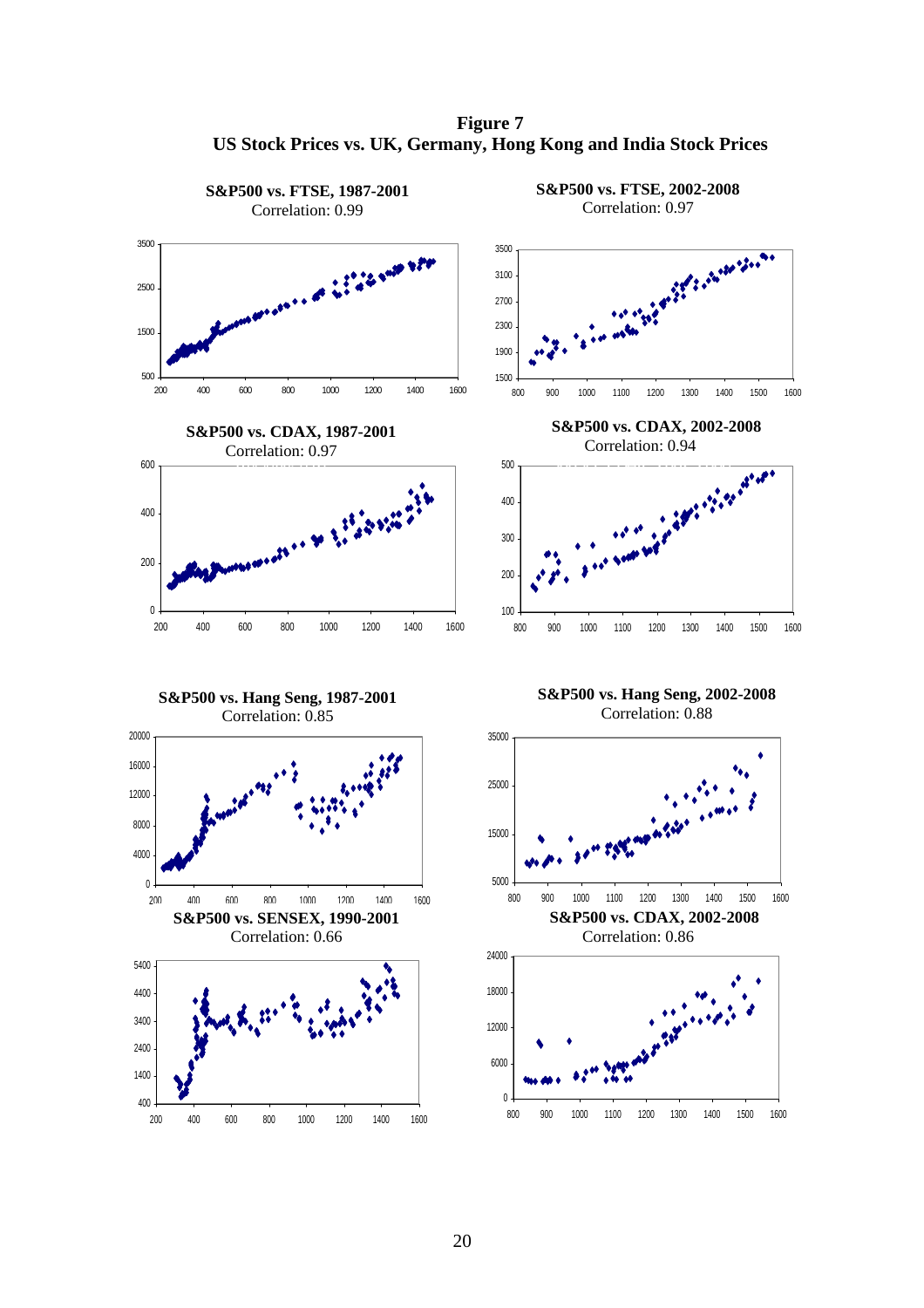|                  |                        |                | <b>AMERICA</b> |               |               | <b>EUROPE</b> |               |               |              |       |                    |        |                |  |  |  |
|------------------|------------------------|----------------|----------------|---------------|---------------|---------------|---------------|---------------|--------------|-------|--------------------|--------|----------------|--|--|--|
|                  | Peak or                | <b>United</b>  | Canada         | <b>Mexico</b> | <b>Brazil</b> | Germany       | <b>France</b> | <b>United</b> | <b>Italy</b> | Spain | <b>Switzerland</b> | Sweden | <b>Austria</b> |  |  |  |
| Period           | <b>Trough</b>          | <b>States</b>  |                |               |               |               |               | Kingdom       |              |       |                    |        |                |  |  |  |
| 1948-            |                        |                |                |               |               |               |               |               |              |       |                    |        |                |  |  |  |
| 1950             | $\mathsf{P}$<br>$\top$ | 11/48<br>10/49 |                |               |               |               |               |               |              |       |                    |        |                |  |  |  |
| $1951 -$         |                        |                |                |               |               |               |               |               |              |       |                    |        |                |  |  |  |
| 1952             | $\mathsf{P}$           |                |                |               |               |               |               |               |              |       |                    |        |                |  |  |  |
|                  | $\top$                 |                |                |               |               |               |               | 8/52          |              |       |                    |        |                |  |  |  |
| 1953-<br>1955    | $\sf P$                | $7/53$         | 5/53           |               |               |               |               |               |              |       |                    |        |                |  |  |  |
|                  | $\top$                 | $5/54$         | 6/54           |               |               |               |               |               |              |       |                    |        |                |  |  |  |
| 1956-            |                        |                |                |               |               |               |               |               |              |       |                    |        |                |  |  |  |
| 1959             | $\mathsf{P}$           | 8/57           | 10/56          |               |               |               | 11/57         |               |              |       |                    |        |                |  |  |  |
|                  | $\top$                 | 4/58           | 2/58           |               |               |               | 4/59          |               |              |       |                    |        |                |  |  |  |
| 1960-<br>1961    | $\mathsf{P}$           | 4/60           |                |               |               |               |               |               |              |       |                    |        |                |  |  |  |
|                  | $\top$                 | 2/61           |                |               |               |               |               |               |              |       |                    |        |                |  |  |  |
| 1962-            |                        |                |                |               |               |               |               |               |              |       |                    |        |                |  |  |  |
| 1966             | $\sf P$                |                |                |               |               | $3/66$        |               |               | 1/64         |       |                    |        |                |  |  |  |
| 1967-            | $\mathsf{T}$           |                |                |               |               |               |               |               | $3/65$       |       |                    |        |                |  |  |  |
| 1968             | P                      |                |                |               |               |               |               |               |              |       |                    |        |                |  |  |  |
|                  | $\top$                 |                |                |               |               | 5/67          |               |               |              |       |                    |        |                |  |  |  |
| 1969-            |                        |                |                |               |               |               |               |               |              |       |                    |        |                |  |  |  |
| 1973             | $\sf P$                | 12/69          |                |               |               |               |               |               | 10/70        |       |                    | 10/70  |                |  |  |  |
| 1973-            | $\top$                 | 11/70          |                |               |               |               |               |               | 8/71         |       |                    | 11/71  |                |  |  |  |
| 1975             | $\sf P$                | 11/73          |                |               |               | 8/73          | 7/74          | 9/74          | 4/74         |       | 4/74               | 7/75   | 8/74           |  |  |  |
|                  | $\top$                 | 3/75           |                |               |               | $7/75$        | 6/75          | 8/75          | 4/75         |       |                    |        | 6/75           |  |  |  |
| 1976-<br>1978    |                        |                |                |               |               |               |               |               |              |       |                    |        |                |  |  |  |
|                  | $\mathsf{P}$<br>$\top$ |                |                |               |               |               |               |               |              |       | $3/76$             | 11/77  |                |  |  |  |
| 1979-            |                        |                |                |               |               |               |               |               |              |       |                    |        |                |  |  |  |
| 1980             | $\sf P$                | 1/80           |                |               |               | 1/80          | 8/79          | 6/79          | 5/80         | 3/80  |                    | 2/80   | 2/80           |  |  |  |
|                  | $\top$                 | $7/80$         |                |               |               |               | 6/80          |               |              |       |                    |        |                |  |  |  |
| $1981 -$<br>1983 | $\sf P$                | 7/81           | 4/81           | 3/82          |               |               | 4/82          |               |              |       | 9/81               |        |                |  |  |  |
|                  | $\top$                 | 11/82          | 11/82          | 7/83          | 12/83         | 10/82         |               | 5/81          | 5/83         |       | 11/82              | 6/83   | 1/83           |  |  |  |
| 1984-            |                        |                |                |               |               |               |               |               |              |       |                    |        |                |  |  |  |
| 1986             | $\sf P$                |                |                | 10/85         |               |               |               |               |              |       |                    |        |                |  |  |  |
|                  | $\top$                 |                |                | 11/86         |               |               | 12/84         |               |              | 5/84  |                    |        |                |  |  |  |

## **Table 1: BUSINESS CYCLE CHRONOLOGY**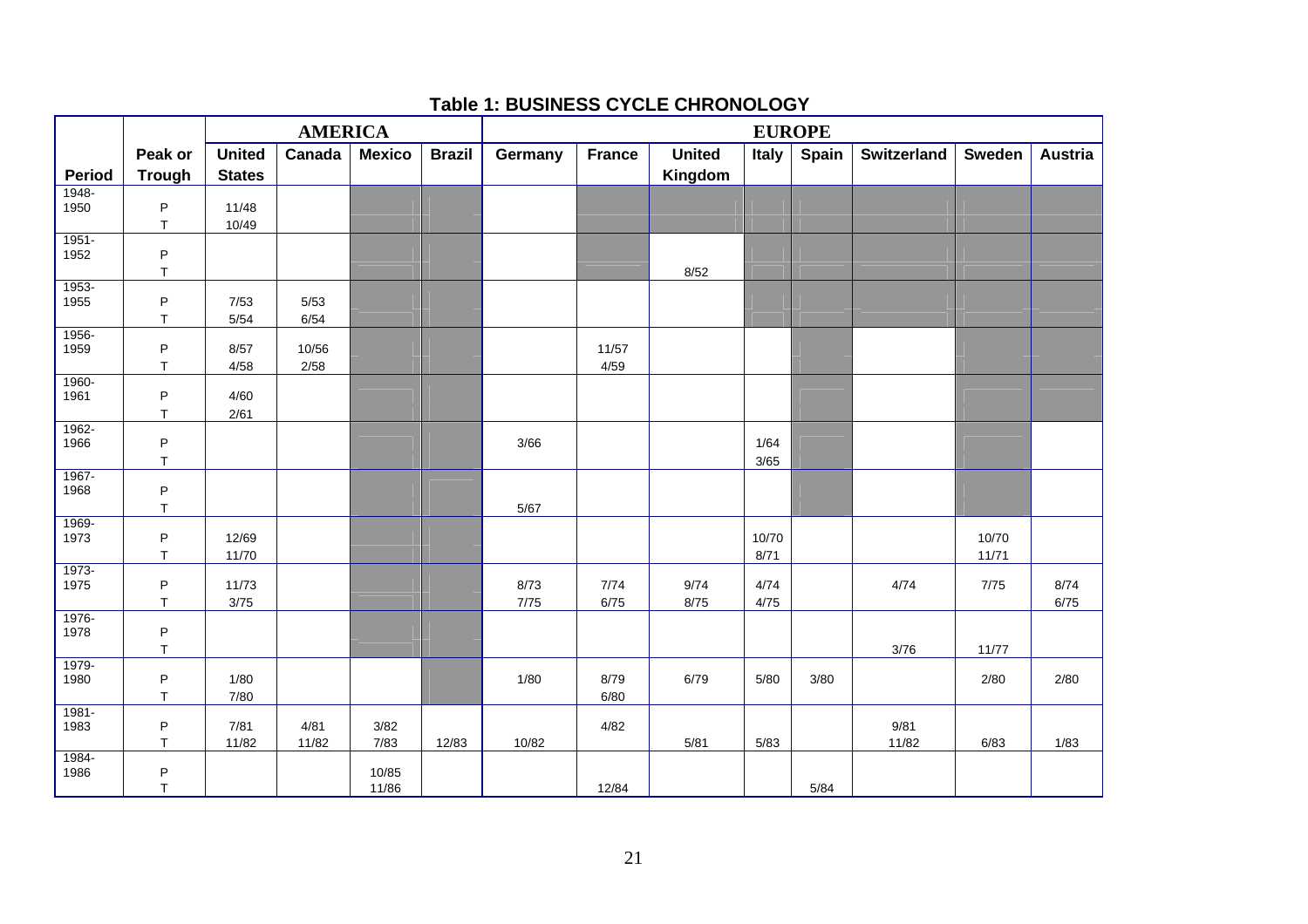| 1986-    |                 |       |      |       |       |      |      |      |       |       |       |      |       |
|----------|-----------------|-------|------|-------|-------|------|------|------|-------|-------|-------|------|-------|
| 1989     | P               |       |      |       | 2/87  |      |      |      |       |       |       |      |       |
|          | т               |       |      |       | 7/87  |      |      |      |       |       |       |      |       |
|          |                 |       |      |       |       |      |      |      |       |       |       |      |       |
| 1989-    |                 |       |      |       |       |      |      |      |       |       |       |      |       |
| 1991     | P               | 7/90  | 3/90 |       | 8/89  | 1/91 |      | 5/90 |       | 11/91 | 3/90  | 6/90 |       |
|          | $\mathbf{\tau}$ | 3/91  |      |       |       |      |      |      |       |       |       |      |       |
| 1992-    |                 |       |      |       |       |      |      |      |       |       |       |      |       |
| 1994     | P               |       |      | 10/92 |       |      | 2/92 |      | 2/92  |       |       |      | 4/92  |
|          | $\mathbf{r}$    |       | 3/92 | 10/93 | 3/92  | 4/94 | 8/93 | 3/92 | 10/93 | 12/93 | 9/93  | 7/93 | 6/93  |
| 1994-    |                 |       |      |       |       |      |      |      |       |       |       |      |       |
| 1997     | P               |       |      | 11/94 | 3/95  |      |      |      |       |       | 12/94 |      | 5/95  |
|          | $\mathbf$       |       |      | 7/95  | 9/95  |      |      |      |       |       | 9/96  |      | 3/96  |
| 1997-    |                 |       |      |       |       |      |      |      |       |       |       |      |       |
| 1999     | P               |       |      |       | 10/97 |      |      |      |       |       |       |      |       |
|          | $\mathbf{\tau}$ |       |      |       |       |      |      |      |       |       |       |      |       |
|          |                 |       |      |       | 4/99  |      |      |      |       |       |       |      |       |
| 1999-    |                 |       |      |       |       |      |      |      |       |       |       |      |       |
| 2001     | P               | 3/01  |      | 8/00  | 2/01  | 1/01 |      |      |       |       | 3/01  |      | 1/01  |
|          | $\mathbf{\tau}$ | 11/01 |      |       | 12/01 |      |      |      |       |       |       |      | 12/01 |
| $2002 -$ |                 |       |      |       |       |      |      |      |       |       |       |      |       |
| 2003     | P               |       |      |       | 10/02 |      | 8/02 |      |       |       |       |      |       |
|          | $\mathbf$       |       |      | 8/03  | 6/03  | 8/03 | 5/03 |      |       |       | 3/03  |      |       |
| 2004-    |                 |       |      |       |       |      |      |      |       |       |       |      |       |
| 2008     | P               | 12/07 | 1/08 | 4/08  | 9/08  | 4/08 | 2/08 | 5/08 | 8/07  | 2/08  |       | 4/08 |       |
|          |                 |       |      |       |       |      |      |      |       |       |       |      |       |

**Source**: Economic Cycle Research Institute (ECRI) (except for United States, NBER) **Note**: Shaded cells represent periods for which data are not available.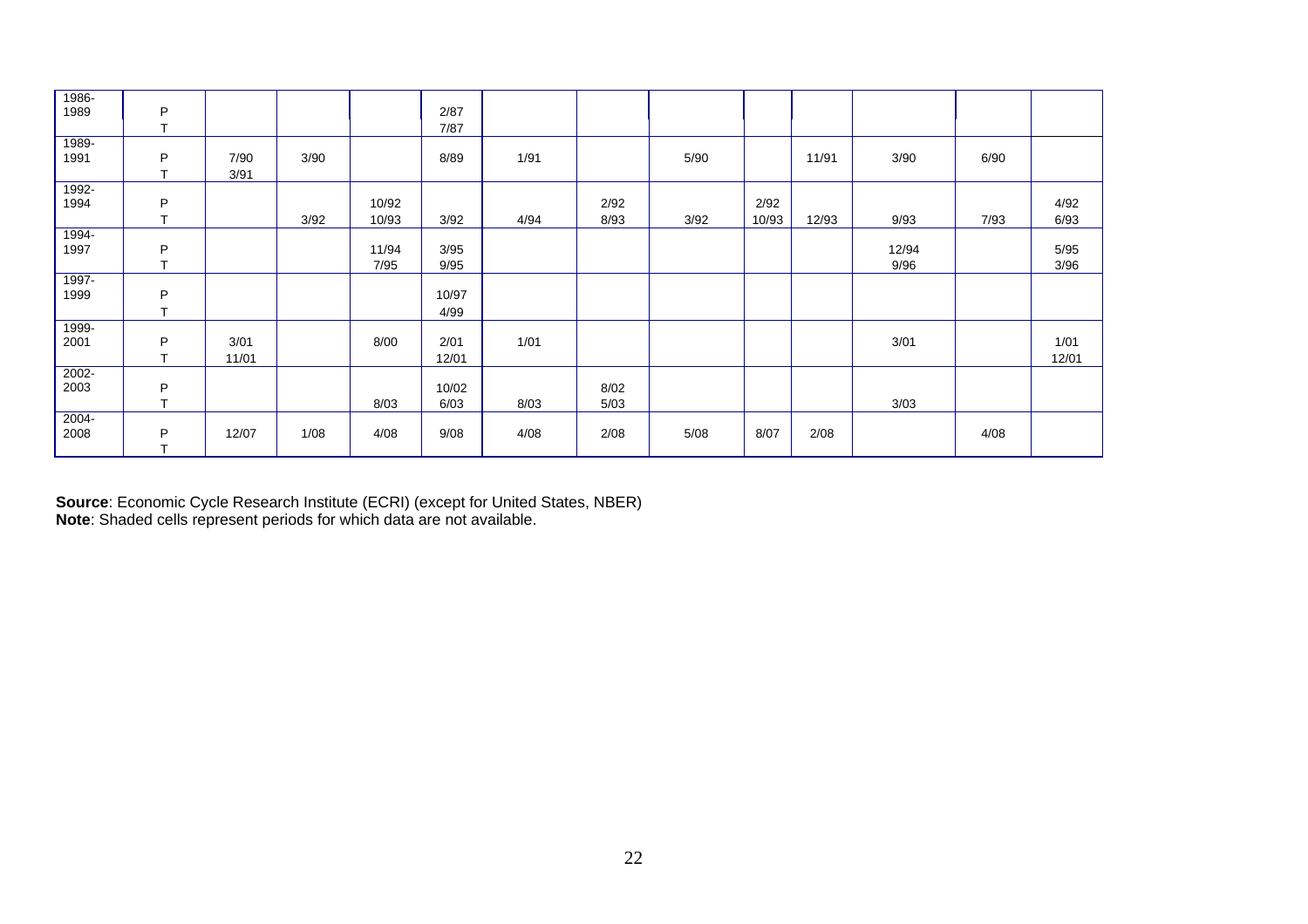|                 |                             |       |       |        | <b>AFRICA</b> | <b>MIDDLE</b><br><b>EAST</b> |               |                              |                 |        |
|-----------------|-----------------------------|-------|-------|--------|---------------|------------------------------|---------------|------------------------------|-----------------|--------|
| Period          | Peak<br>or<br><b>Trough</b> | Japan | China | India  | Korea         | Australia                    | <b>Taiwan</b> | <b>New</b><br><b>Zealand</b> | South<br>Africa | Jordan |
| 1948-<br>1950   | ${\bf P}$                   |       |       |        |               |                              |               |                              |                 |        |
|                 | $\mathbf T$                 |       |       |        |               |                              |               |                              |                 |        |
| $1951-$<br>1952 | $\, {\bf P}$                |       |       |        |               | 6/51                         |               |                              |                 |        |
|                 | $\mathbf T$                 |       |       |        |               | 9/52                         |               |                              |                 |        |
| $1953-$<br>1955 | $\, {\bf P}$                | 1/53  |       |        |               | 12/55                        |               |                              |                 |        |
|                 | ${\bf T}$                   | 12/54 |       |        |               |                              |               |                              |                 |        |
| 1956-<br>1959   | $\mathbf{P}$                |       |       |        |               |                              |               |                              |                 |        |
|                 | ${\bf T}$                   |       |       |        |               | 8/56                         |               |                              |                 |        |
| 1960-           | $\mathbf{P}$                |       |       |        |               | 12/60                        |               |                              |                 |        |
| 1961            | $\mathbf T$                 |       |       |        |               | 9/61                         |               |                              |                 |        |
| $1962 -$        | $\mathbf{P}$                |       |       | 11/64  |               |                              |               | 6/66                         |                 |        |
| 1966            | $\mathbf T$                 |       |       | 11/65  |               |                              |               |                              |                 |        |
| $1967-$         | $\mathbf{P}$                |       |       | 4/66   |               |                              |               |                              |                 |        |
| 1968            | ${\bf T}$                   |       |       | 4/67   |               |                              |               | 3/68                         |                 |        |
| 1969-           | $\, {\bf P}$                |       |       | 6/72   |               |                              |               |                              |                 |        |
| 1973            | ${\bf T}$                   |       |       | 5/73   |               |                              |               |                              |                 |        |
| $1973-$         | $\, {\bf P}$                | 11/73 |       | 11/73  |               | 6/74                         | 12/73         | 4/74                         |                 |        |
| 1975            | $\mathbf T$                 | 2/75  |       | 2/75   |               | 1/75                         | 1/75          | 3/75                         |                 |        |
| 1976-           | $\, {\bf P}$                |       |       |        |               |                              |               | 3/77                         | 6/76            |        |
| 1978            | $\mathbf T$                 |       |       |        |               |                              |               | 3/78                         | 11/77           |        |
| 1979-           | $\mathbf{P}$                |       |       | 4/79   | 3/79          |                              |               |                              |                 |        |
| 1980            | $\mathbf T$                 |       |       | $3/80$ | $10/80\,$     |                              |               |                              |                 |        |
| $1981-$         | $\, {\bf P}$                |       |       |        |               | 6/82                         |               | 4/82                         | 11/81           |        |
| 1983            | T                           |       |       |        |               | 5/83                         |               | 5/83                         | 1/83            |        |
| 1984-           | $\, {\bf P}$                |       |       |        |               |                              |               | 11/84                        | 6/84            |        |
| 1986            | $\mathbf T$                 |       |       |        |               |                              |               | 3/86                         | 2/86            |        |
|                 |                             |       |       |        |               |                              |               |                              |                 |        |

#### **Table 1 - cont'd: BUSINESS CYCLE CHRONOLOGY**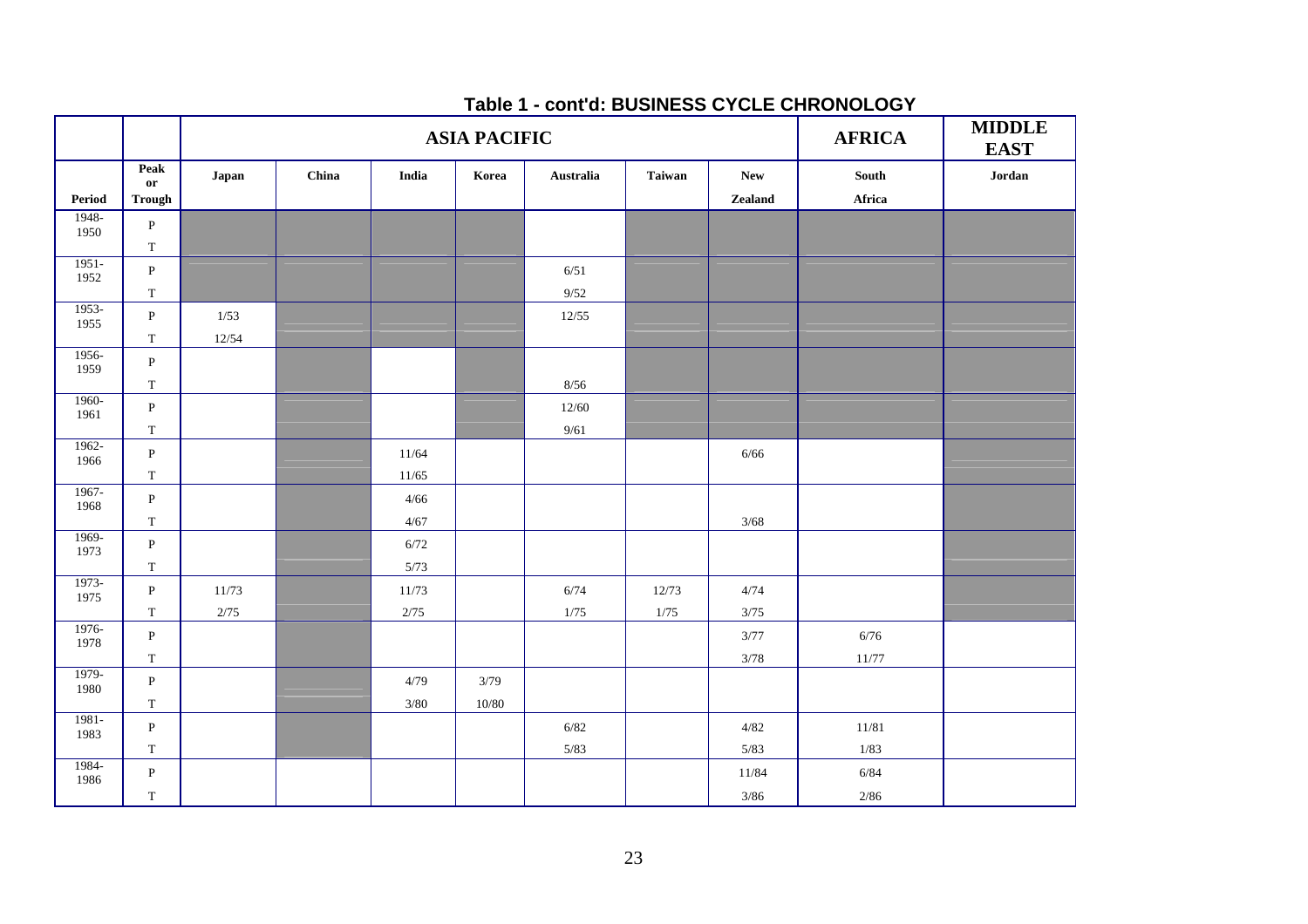| 1986-<br>1989    | $\mathbf{P}$ |      | 8/88  |       |       |       |      | 9/86  | 2/89  | 11/87 |
|------------------|--------------|------|-------|-------|-------|-------|------|-------|-------|-------|
|                  | $\mathbf T$  |      | 12/89 |       |       |       |      |       |       |       |
| 1990-<br>1991    | $\mathbf{P}$ |      |       | 3/91  |       | 6/90  |      |       |       |       |
|                  | $\mathbf T$  |      |       | 9/91  |       | 12/91 |      | 6/91  |       | 2/91  |
| 1992-<br>1994    | $\mathbf{P}$ | 4/92 |       |       |       |       |      |       |       |       |
|                  | $\mathbf T$  | 2/94 |       |       |       |       |      |       | 8/92  |       |
| 1994-<br>1997    | $\mathbf{P}$ |      |       | 5/96  |       |       |      |       |       | 11/95 |
|                  | $\mathbf T$  |      |       | 11/96 |       |       |      |       |       |       |
| 1997-<br>1999    | P            | 3/97 |       |       | 8/97  |       |      | 10/97 | 4/97  |       |
|                  | $\mathbf T$  | 7/99 |       |       | 7/98  |       |      | 5/98  | 11/98 |       |
| $2000 -$<br>2003 | P            | 8/00 |       |       | 12/02 |       | 8/00 |       |       |       |
|                  | $\mathbf T$  | 4/03 |       |       | 9/03  |       | 9/01 |       |       |       |
| $2004 -$<br>2008 | P            | 2/08 |       |       | 7/08  |       | 7/08 | 11/07 |       |       |
|                  | $\mathbf T$  |      |       |       |       |       |      |       |       |       |

**Source**: Economic Cycle Research Institute (ECRI) (except for United States, NBER) **Note**: Shaded cells represent periods for which data are not available.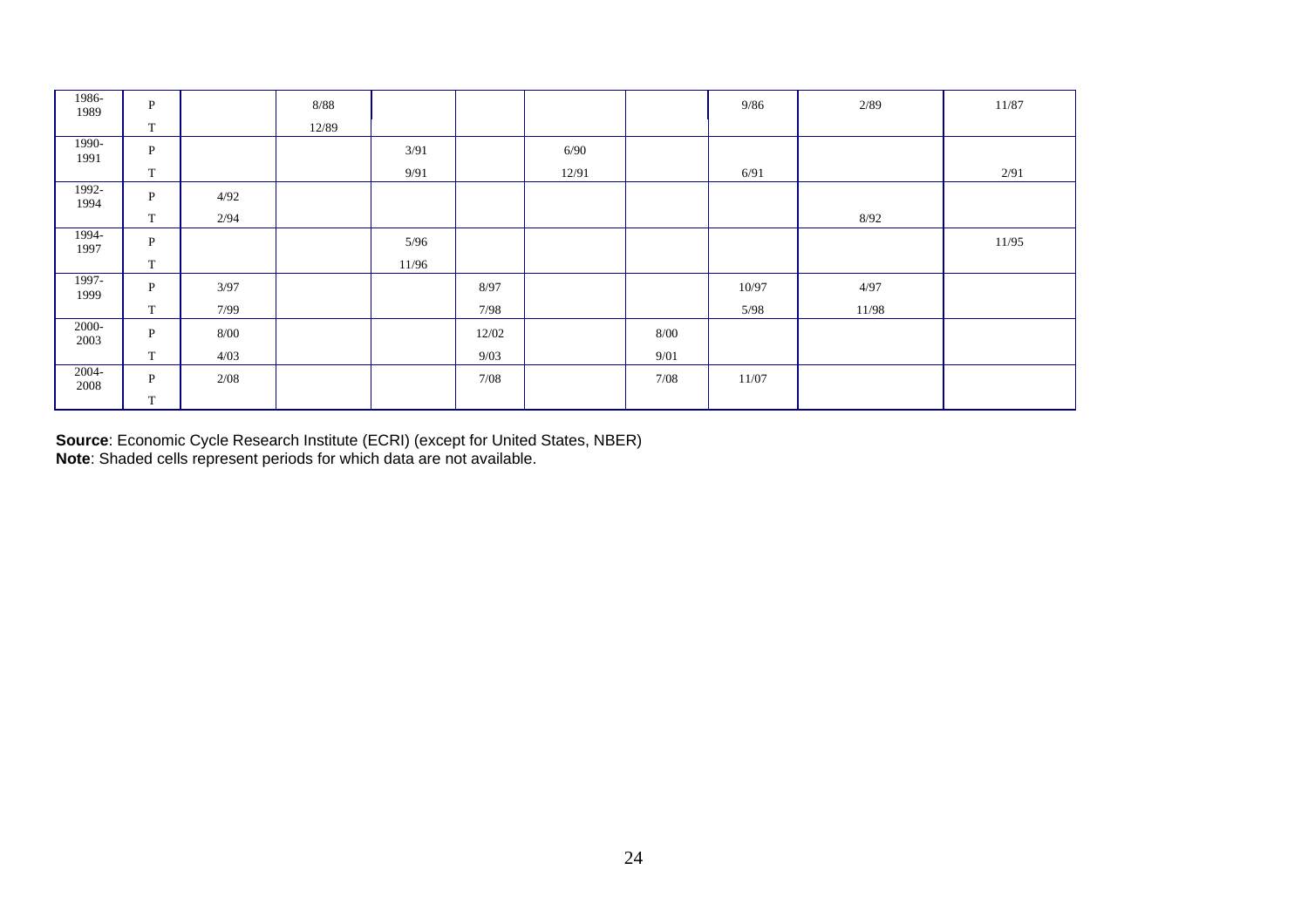## **Table 2: GROWTH RATE CYCLE CHRONOLOGY**

|               | Peak or        |                | <b>AMERICA</b> |               |               |                | <b>EUROPE</b> |                |                   |              |                    |               |         |  |  |  |
|---------------|----------------|----------------|----------------|---------------|---------------|----------------|---------------|----------------|-------------------|--------------|--------------------|---------------|---------|--|--|--|
|               |                | <b>United</b>  |                |               |               |                |               | <b>United</b>  |                   |              |                    |               |         |  |  |  |
| <b>Period</b> | <b>Trough</b>  | <b>States</b>  | Canada         | <b>Mexico</b> | <b>Brazil</b> | <b>Germany</b> | France        | Kingdom        | <b>Italy</b>      | <b>Spain</b> | <b>Switzerland</b> | <b>Sweden</b> | Austria |  |  |  |
| 1949-1950     | P              |                |                |               |               |                |               |                |                   |              |                    |               |         |  |  |  |
|               | T              | 10/49          |                |               |               |                |               |                |                   |              |                    |               |         |  |  |  |
| 1950-1952     | $\overline{P}$ | 8/50           | 11/50          |               |               |                |               |                |                   |              |                    |               |         |  |  |  |
|               | T              | 7/52           | 12/51          |               |               |                |               |                |                   |              |                    |               |         |  |  |  |
| 1952-1954     | $\, {\bf P}$   | 3/53           | 10/52          |               |               |                |               |                |                   |              |                    |               |         |  |  |  |
|               | $\mathbf T$    | 1/54           | 1/54           |               |               |                |               |                |                   |              |                    |               |         |  |  |  |
| 1955-1957     | $\, {\bf P}$   | $5/55$         | 8/55           |               |               |                | 6/56          |                |                   |              |                    |               |         |  |  |  |
|               | T              |                | 11/57          |               |               |                |               |                |                   |              |                    |               |         |  |  |  |
| 1957-1958     | $\overline{P}$ |                |                |               |               |                |               | 2/57           |                   |              |                    |               |         |  |  |  |
|               | $\mathbf T$    | 4/58           |                |               |               |                | 9/58          | 4/58           |                   |              |                    |               |         |  |  |  |
| 1959-1961     | $\mathbf{P}$   | $\frac{5}{59}$ | 4/59           |               |               |                | 9/60          | 10/59          |                   |              |                    |               |         |  |  |  |
|               | $\mathbf T$    | 12/60          | 2/61           |               |               |                |               |                |                   |              |                    |               |         |  |  |  |
| 1961-1963     | $\, {\bf P}$   | 11/61          | 2/62           |               |               |                |               |                |                   |              |                    |               |         |  |  |  |
|               | T              | 12/62          | 3/63           |               |               | 2/63           |               | 3/62           |                   |              |                    |               |         |  |  |  |
| 1963-1966     | $\overline{P}$ |                | 1/64           |               |               | 1/65           |               | 7/63           | 7/63              |              | 2/64               |               | 3/66    |  |  |  |
|               | $\mathbf T$    |                | 11/64          |               |               |                | 3/65          | 9/66           | 3/65              |              |                    |               | 1/68    |  |  |  |
| 1966-1968     | $\, {\bf P}$   | 1/66           | 2/66           |               |               |                | 7/66          |                | 11/67             |              |                    |               |         |  |  |  |
|               | T              | $5/67$         | 2/68           |               |               | 3/67           | 5/68          |                |                   |              | 10/67              |               |         |  |  |  |
| 1968-1969     | $\, {\bf P}$   | 7/68           | 1/69           |               |               | 1/69           | 11/68         | $\frac{3}{68}$ |                   |              | 7/69               |               |         |  |  |  |
|               | T              |                |                |               |               |                |               |                |                   |              |                    |               |         |  |  |  |
| 1969-1971     | $\overline{P}$ |                |                |               |               |                |               |                |                   |              |                    |               | 1/71    |  |  |  |
|               | $\mathbf T$    | 11/70          | $5/70$         |               |               | 9/71           | 2/71          | 2/71           | 3/71              |              |                    |               | 12/71   |  |  |  |
| 1971-1972     | $\, {\bf P}$   |                | 8/71           |               |               |                |               |                |                   |              |                    |               | 12/72   |  |  |  |
|               | T              |                | 9/72           |               |               |                |               |                |                   |              |                    |               |         |  |  |  |
| 1973-1975     | $\overline{P}$ | 1/73           | 4/73           |               |               | 1/73           | 2/73          | 1/73           | 11/73             | 1/73         |                    | 6/74          |         |  |  |  |
|               | $\mathbf T$    | 3/75           | 1/75           |               |               | 12/74          | 3/75          | $5/75$         | 4/75              | 1/75         | $3/75$             |               | $5/75$  |  |  |  |
| 1975-1979     | $\overline{P}$ | 2/76           | $\frac{5}{76}$ |               |               | 4/76           | 7/76          | 7/76           | $\overline{1/77}$ | 7/76         |                    |               | 11/76   |  |  |  |
|               | $\rm T$        |                | 9/77           | 1/79          |               | 7/77           |               | 4/77           | 10/77             | 3/79         |                    | 6/77          | 2/78    |  |  |  |
| 1978-1981     | $\overline{P}$ |                | 4/79           | 12/80         |               | 5/79           |               | 6/79           | 12/79             | 3/80         | 1/80               | 2/80          | 12/79   |  |  |  |
|               | <sup>T</sup>   | 6/80           | $5/80$         |               |               |                | 6/80          | $5/80$         | 6/81              | 9/81         |                    |               |         |  |  |  |
| 1981-1982     | $\, {\bf P}$   | 1/81           | 1/81           |               |               |                | 4/82          |                | 4/82              |              |                    |               |         |  |  |  |
|               | T              | 7/82           | 7/82           |               |               | 10/82          |               |                | 9/82              |              | 8/82               | 6/81          | 1/82    |  |  |  |
| 1983-1984     | $\mathbf{P}$   | 1/84           | 11/83          |               |               |                |               | 10/83          | 8/84              | 5/83         |                    | 7/84          | 12/84   |  |  |  |
|               | $\mathbf T$    |                |                | 1/83          |               |                | 11/84         | 8/84           |                   | $5/84$       |                    |               |         |  |  |  |
| 1985-1986     | $\mathbf{P}$   |                |                | $1/85$        |               |                | 11/85         | $5/85$         |                   |              |                    |               |         |  |  |  |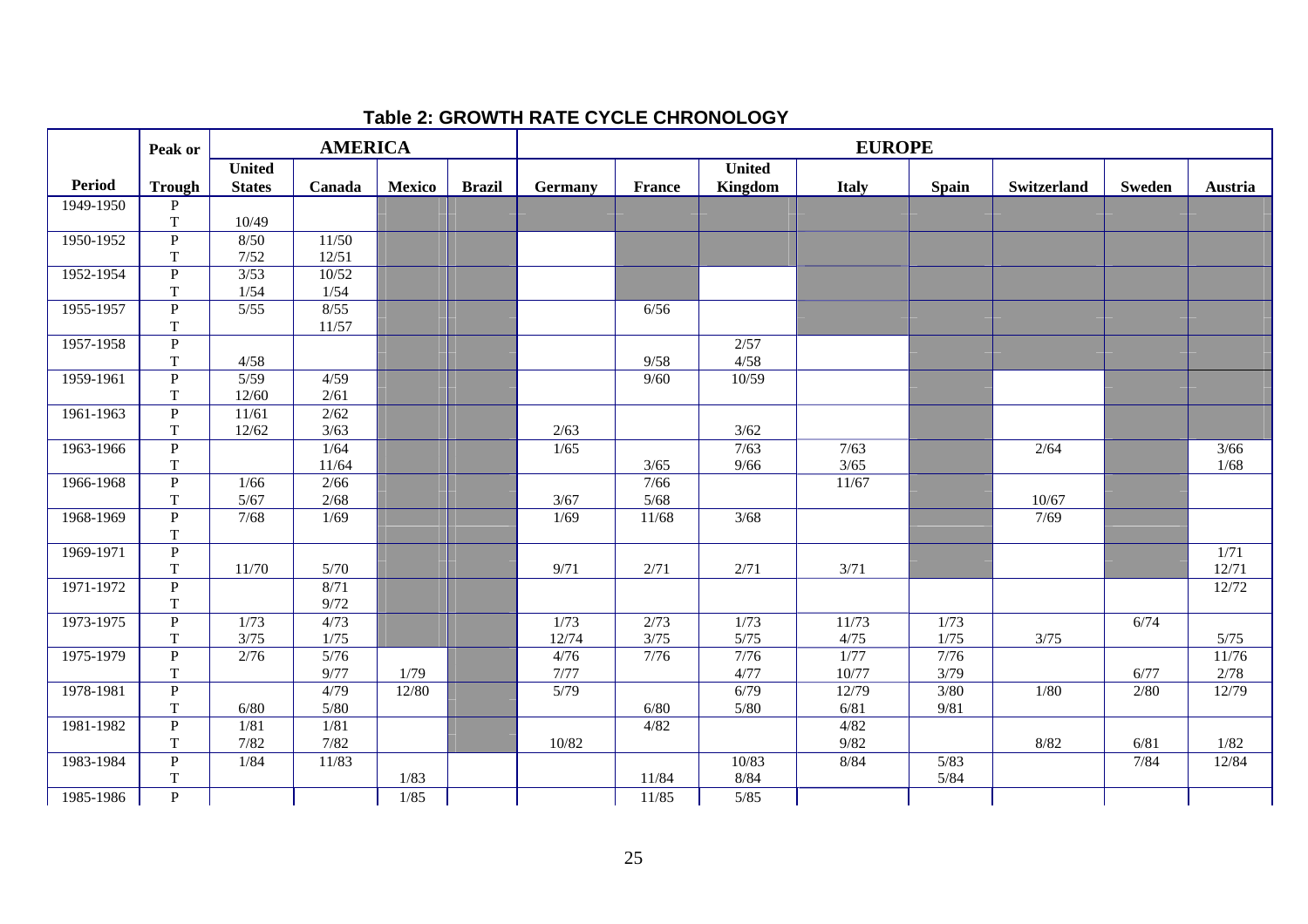|           | T            |       | 11/86 | 8/86  |       |        |        | 12/85  | 4/86   |        |        | 6/86   |          |
|-----------|--------------|-------|-------|-------|-------|--------|--------|--------|--------|--------|--------|--------|----------|
| 1986-1987 | P            |       |       |       | 8/86  | 4/86   |        |        | 9/86   |        | $5/86$ |        |          |
|           | $\mathbf{T}$ | 1/87  |       |       | 8/87  | 1/87   | 3/87   |        |        |        | 3/87   |        | 3/87     |
| 1987-1988 | P            | 12/87 |       | 11/87 |       |        |        |        |        | 8/87   |        | 4/87   |          |
|           | T            |       |       | 7/88  |       |        |        |        | 8/87   | 11/88  |        | 2/88   |          |
| 1988-1989 | P            |       | 1/88  |       |       |        | 2/88   | 1/88   | 2/88   |        | 10/88  |        |          |
|           | $\mathbf{T}$ |       |       |       |       |        |        |        | 5/89   |        |        |        |          |
| 1989-1991 | P            |       |       | 8/89  | 5/89  |        |        |        | 6/90   | 5/89   |        | $5/89$ | 2/90     |
|           | $\mathbf{T}$ | 2/91  | 2/91  |       | 4/90  |        |        | 4/91   | 5/91   |        |        | 10/91  |          |
| 1991-1994 | P            |       |       |       | 3/93  | 1/91   |        |        | 2/92   |        |        | 3/92   |          |
|           | $\mathbf{T}$ |       |       | 8/93  | 4/94  | 1/93   | $5/93$ |        | 11/92  | 2/93   | 11/92  | 4/93   | 3/93     |
| 1994-1996 | P            | 5/94  | 11/94 | 6/94  | 12/94 | 12/94  | $1/95$ | 7/94   | 2/96   | 12/94  | 12/94  | 11/94  | 11/94    |
|           | $\mathbf{T}$ | 1/96  | 6/96  | 4/95  | 9/95  | 3/96   | 9/96   | 8/95   | 11/96  | 3/96   | 10/95  | 8/96   | $3/96$   |
| 1996-1998 | $\mathbf{P}$ |       | 7/97  | 6/97  | 9/96  |        |        | 7/97   | 10/97  | 9/97   | 10/97  |        | 5/98     |
|           | $\mathbf{T}$ |       | 7/98  |       | 10/98 |        |        |        | 12/98  |        |        |        |          |
| 1998-1999 | P            | 1/98  |       |       |       | 3/98   | 1/98   |        |        |        |        | 11/98  |          |
|           | T            | 9/99  |       | 1/99  |       | 4/99   | 2/99   | 2/99   |        | 2/99   | 1/99   | 8/99   | 2/99     |
| 1999-2002 | P            | 4/00  | 1/00  | 2/00  | 12/00 | 5/00   | 5/00   | 1/00   | 2/01   | 2/00   | 11/99  | 4/00   | 7/99     |
|           | T.           | 11/01 | 9/01  | 3/02  | 12/01 | $3/02$ |        |        | 11/01  | 6/02   |        | 10/01  | 12/01    |
| 2002-2003 | P            | 7/02  | 6/02  | 10/02 | 10/02 | $9/02$ |        |        | $3/02$ |        |        | $3/02$ | $1/03$   |
|           | T            | 2/03  | 6/03  | 8/03  | 6/03  | 8/03   | 5/03   | 2/03   | $1/03$ |        | 3/03   | 2/03   | 12/03    |
| 2003-2005 | P            | 3/04  | 4/04  | 11/04 | 7/04  | 4/04   | 6/04   | 3/04   | $5/03$ | 10/03  | 1/04   | 8/04   | 8/04     |
|           | $\mathbf{T}$ | 8/05  | 3/05  | 3/05  |       | 2/05   | 5/05   | $5/05$ | 12/04  | 8/04   | 1/05   | $5/05$ | $1/05$   |
| 2006-2007 | P            | 1/06  | 1/06  | 5/06  |       | 11/06  | 3/07   | 9/07   | 4/06   | $1/07$ |        | 10/06  | $1/07\,$ |
|           | $\mathbf{T}$ |       | 9/06  | 12/06 | 5/06  |        |        |        |        |        |        |        | $9/07$   |
| 2007-2008 | $\mathbf{P}$ |       | 5/07  | 10/07 | 4/08  |        |        |        |        |        | 8/07   |        | 2/08     |
|           | T            |       |       |       |       |        |        |        |        |        |        |        |          |

**Source**: Economic Cycle Research Institute (ECRI) (except for United States, NBER) **Note**: Shaded cells represent periods for which data are not available.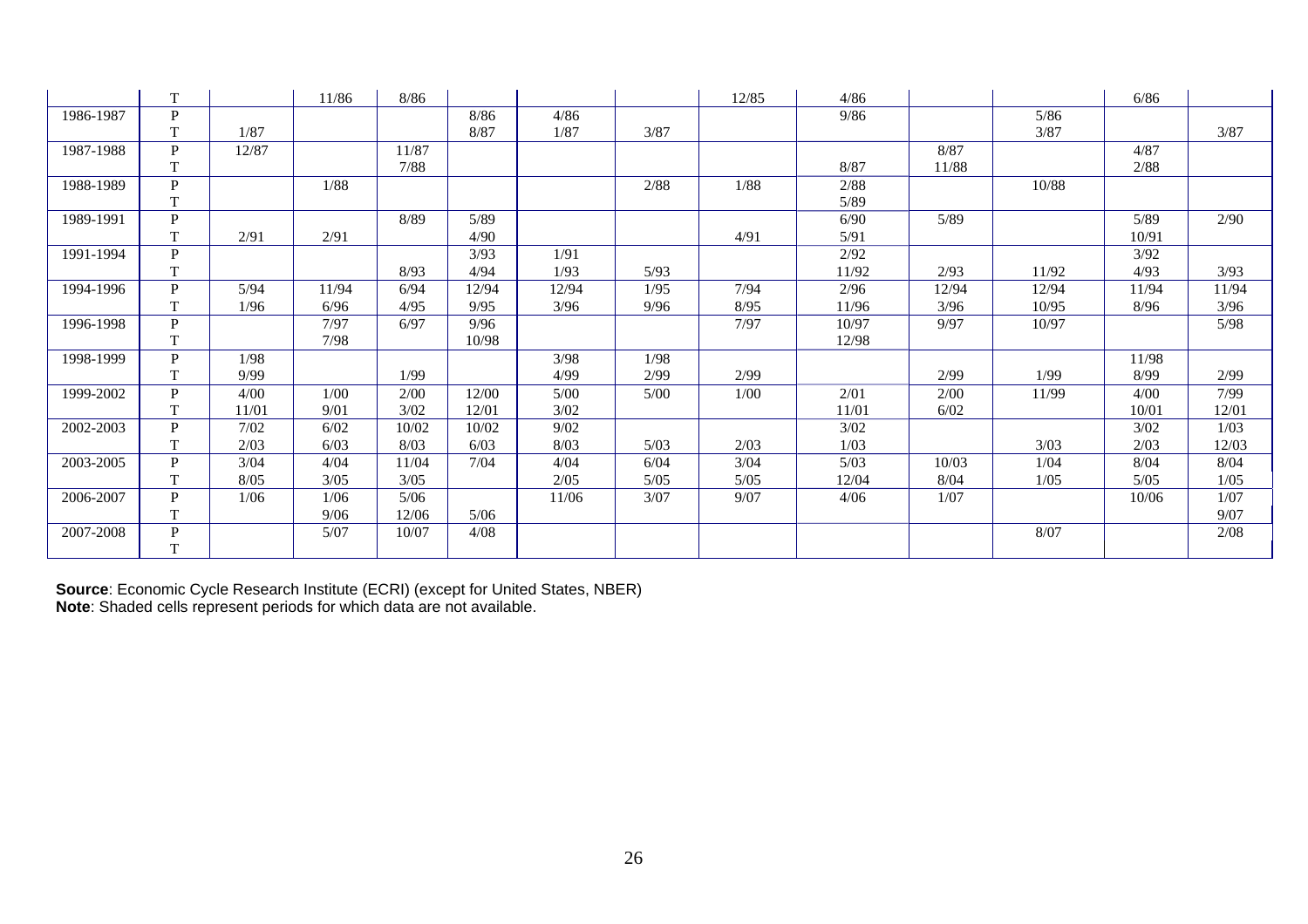|               | Peak or                       |                         |       |                         |        | <b>AFRICA</b>    | <b>MIDDLE EAST</b>      |                    |                     |               |
|---------------|-------------------------------|-------------------------|-------|-------------------------|--------|------------------|-------------------------|--------------------|---------------------|---------------|
| <b>Period</b> | <b>Trough</b>                 | <b>Japan</b>            | China | <b>India</b>            | Korea  | <b>Australia</b> | <b>Taiwan</b>           | <b>New Zealand</b> | <b>South Africa</b> | <b>Jordan</b> |
| 1949-1950     | P                             |                         |       |                         |        |                  |                         |                    |                     |               |
|               | $\mathbf T$                   |                         |       |                         |        |                  |                         |                    |                     |               |
| 1950-1952     | $\, {\bf P}$                  |                         |       |                         |        |                  |                         |                    |                     |               |
|               | $\mathbf T$                   |                         |       |                         |        | 8/52             |                         |                    |                     |               |
| 1952-1954     | ${\bf P}$                     |                         |       |                         |        | $\frac{5}{54}$   |                         |                    |                     |               |
|               | $\mathbf T$                   |                         |       |                         |        |                  |                         |                    |                     |               |
| 1955-1957     | $\overline{P}$                |                         |       |                         |        |                  |                         |                    |                     |               |
|               | $\mathbf T$                   |                         |       |                         |        | 7/56             |                         |                    |                     |               |
| 1957-1958     | $\overline{P}$                |                         |       |                         |        | $\frac{3}{57}$   |                         |                    |                     |               |
|               | $\mathbf T$                   | 6/58                    |       |                         |        | 1/58             |                         |                    |                     |               |
| 1959-1961     | $\overline{P}$                | $\frac{2}{60}$          |       | 9/60                    |        | 10/59            |                         |                    |                     |               |
|               | $\mathbf T$                   |                         |       | 7/61                    |        | 6/61             |                         |                    |                     |               |
| 1961-1963     | ${\bf P}$                     |                         |       | 2/62                    |        | $\frac{5}{62}$   |                         |                    |                     |               |
|               | $\mathbf T$<br>$\overline{P}$ | 1/63<br>$\frac{10}{63}$ |       | 11/62<br>$\frac{5}{64}$ |        | $5/63$<br>4/64   |                         |                    |                     |               |
| 1963-1966     | $\mathbf T$                   |                         |       | 11/65                   |        | $1/66$           |                         |                    |                     |               |
| 1966-1968     | $\overline{P}$                | 4/65<br>7/67            |       | 4/66                    |        | 2/67             | 12/65<br>$\frac{5}{67}$ |                    |                     |               |
|               | $\mathbf T$                   |                         |       | $3/67$                  |        | 1/68             |                         | 1/68               |                     |               |
| 1968-1969     | $\mathbf{P}$                  |                         |       | 4/69                    | 6/68   | 10/68            |                         |                    | 1/68                |               |
|               | T                             | 9/69                    |       |                         | 3/69   |                  | 10/69                   |                    | 11/69               |               |
| 1969-1971     | ${\bf P}$                     | $\frac{5}{70}$          |       |                         | 12/69  |                  |                         | 10/69              |                     |               |
|               | $\mathbf T$                   | 12/71                   |       |                         | 12/71  |                  |                         | 11/71              |                     |               |
| 1971-1972     | $\overline{P}$                |                         |       |                         |        |                  |                         |                    | 6/71                |               |
|               | $\mathbf T$                   |                         |       |                         |        | 1/72             |                         |                    | 7/72                |               |
| 1973-1975     | $\overline{P}$                | $\sqrt{2/73}$           |       |                         | 8/73   | 10/73            | 8/73                    | 10/73              |                     |               |
|               | $\mathbf T$                   | 2/74                    |       | 2/74                    | 6/75   | 1/75             | 11/74                   | 1/75               |                     |               |
| 1975-1978     | $\overline{P}$                | 12/76                   |       | 2/76                    | 4/76   | 8/76             | 12/75                   | $\frac{1}{76}$     | 10/75               |               |
|               | $\mathbf T$                   | 7/77                    |       | 9/77                    | 3/77   | 10/77            | 8/77                    | 1/78               | 11/77               |               |
| 1978-1980     | $\overline{P}$                | 2/79                    |       | $\frac{5}{78}$          | 1/78   |                  | 8/78                    | 1/79               | 2/80                |               |
|               | T                             | 11/80                   |       | 12/79                   | 10/80  |                  |                         | 8/80               | 11/80               |               |
| 1980-1983     | $\overline{P}$                | 7/81                    |       | 10/80                   | 4/81   | 12/80            |                         | 7/81               | 7/81                |               |
|               | $\mathbf T$                   | 5/83                    |       | 2/83                    | $3/82$ | 5/83             | $5/82$                  | 1/83               | 11/82               |               |
| 1983-1985     | $\overline{P}$                |                         |       | 8/84                    | 10/83  |                  | 11/83                   | 1/84               | 5/84                |               |
|               | $\mathbf T$                   |                         |       | 9/85                    | $1/85$ |                  | 8/85                    |                    | 5/85                |               |
| 1985-1986     | $\overline{P}$                | 1/85                    |       |                         |        | 9/85             |                         |                    |                     |               |
|               | $\mathbf T$                   | 7/86                    |       |                         |        | 10/86            |                         | 1/86               |                     | 8/86          |

# **Table 2- cont'd: GROWTH RATE CYCLE CHRONOLOGY**